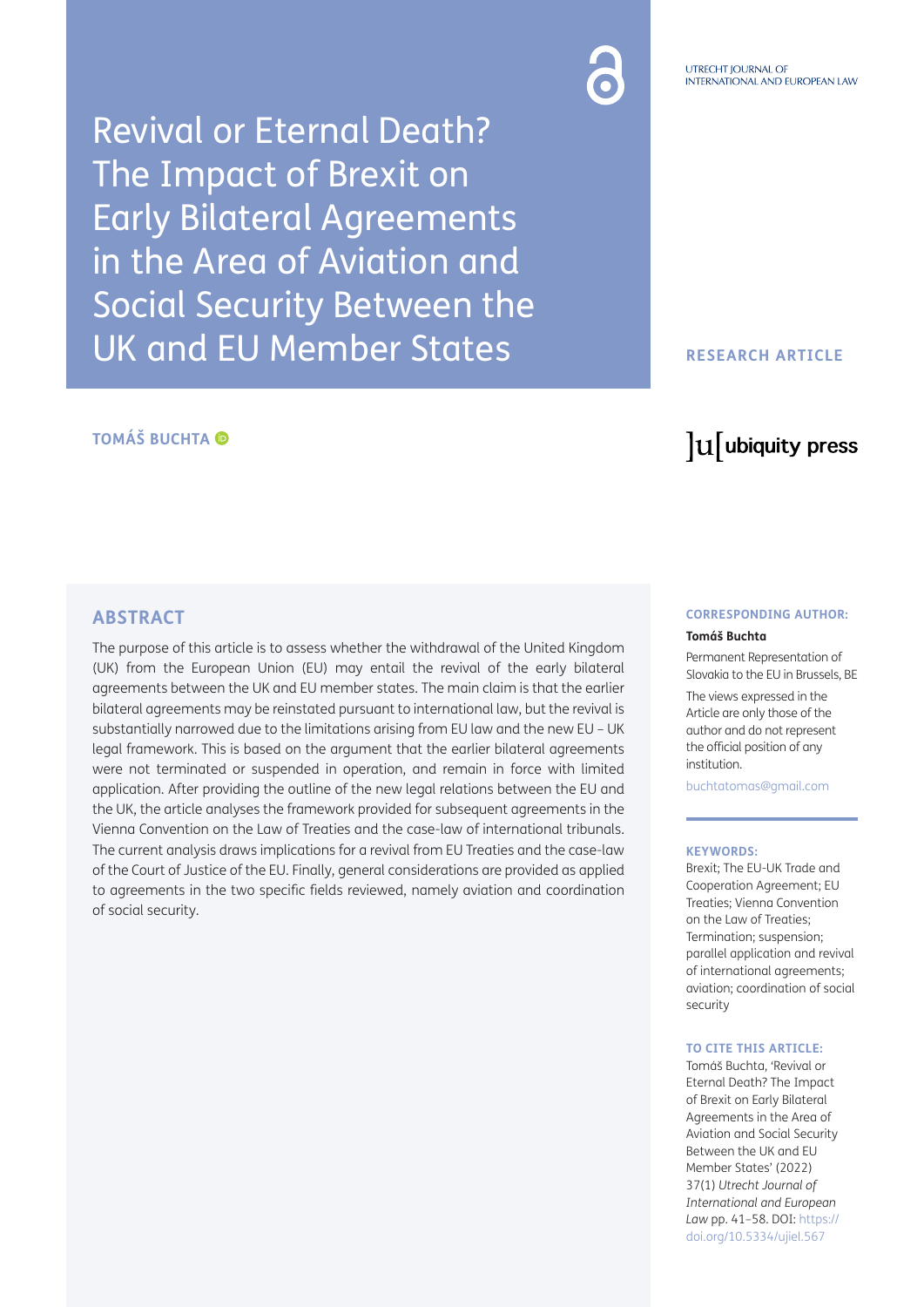### **1 INTRODUCTION**

Commonly described as *Brexit*, the United Kingdom's (UK) decision to leave the European Union (EU) led to the governance of their mutual relations by international law since the entry into force on 1 February, 2020 of the UK Withdrawal Agreement.<sup>1</sup> The Withdrawal Agreement enabled an orderly withdrawal of this former member state from the EU. Its main purpose was to ensure legal certainty for EU and UK citizens residing in the UK and the EU, respectively, as well as businesses operating across the Channel.<sup>2</sup> The agreement introduced a transition period during which the EU and the UK were provided a timeframe for the conclusion of agreements governing future relations.

The orderly withdrawal also meant postponement of the so-called *cliff-edge scenario* from 1 February, 2020 to 1 January, 2021 with possibly grave consequences for sectors such as aviation or coordination of social security. However, this was prevented by the provisional application of three new EU – UK agreements as of 1 January, 2021, namely the Nuclear Cooperation Agreement, the Agreement on Security Procedures for Exchanging and Protecting Classified Information, and the Trade and Cooperation Agreement. The conclusion of these documents represents the beginning of a new phase in EU – UK relations following the UK withdrawal from the system.[3](#page-13-2)

The avoidance of a legal vacuum presents, undoubtedly, satisfactory results of the intense negotiations which prevented the fall-back into the World Trade Organization rules as to reciprocal trade relations[.4](#page-13-3) On the other hand, the question arises whether the EU and the UK have transitioned in all areas governed previously by EU law. If this is not the case, the lack of a legal framework for certain sectors may entail the need for citizens and economic operators to look for alternative legal sources. One of them may be a bilateral agreement between an EU member state on one side and the UK on the other, concluded prior to the EU membership of one or both of them. Whether these can be revived post-Brexit is the principal question analysed in this article.

The topic of validity and applicability of bilateral agreements between EU member states has been a subject of judicial and academic debates for years.<sup>5</sup> The process of Brexit added another layer of complexity related to previous bilateral agreements of EU member states with the UK. The post-Brexit situation raises the question of whether the provision of such agreements, which were not applied during the UK membership time period could potentially be revived due to their withdrawal in areas not covered by the new EU–UK agreements.

From an international law perspective, the possibility of revival depends on the reasons for which these agreements ceased to be applied when the UK became a EU member (or rather the European Communities, as it was the case in 1973). In this respect, the first argument of this analysis is that if the provision of an earlier agreement was not applied because of termination based on Article 59 paragraph 1 of the Vienna Convention on the Law of Treaties<sup>6</sup> (Vienna Convention), then reinstating is not possible. On the other hand, if this was not the case, because of a suspension in operation based on Article 59 paragraph 2 or because of incompatibility based on Article 30 paragraph 3 of the Vienna Convention, then revival is possible.<sup>[7](#page-13-6)</sup>

This assumption is based on the logic of elimination of the obstacle preventing the application of earlier agreements. However, the second argument holds that even when the revival is possible from the perspective of international law, it is impeded by constraints stemming from the new EU–UK legal framework, and in the case of EU member states, also from EU law. The obstacles for a reinstatement are not of such a nature that they make the revival legally impossible, but they substantially narrow its potential scope.

These arguments will be applied in the context of two specific sectors: aviation –with a focus on the UK bilateral agreements with Germany and the former Czechoslovakia– and coordination of social security – with a focus on UK bilateral agreements with Italy and Germany–. These two sectors were selected because of their crucial importance for citizens and businesses on both sides of the Channel. Both travel and work represent everyday activities of citizens impacted profoundly by the legal framework. Moreover, although fields such as judicial cooperation in criminal matters or investment protection<sup>8</sup> are important, but do not affect citizens' lives on an everyday basis.

The analysis of the British parliament demonstrates that the UK reflected on the idea of reviving the bilateral pre-accession agreements with EU member states.<sup>9</sup> The revival is advocated also by some scholars in areas like aviation, coordination of social security, or investment protection.10 Whilst the member states adhered during the negotiations on withdrawal and the new legal framework to the joint EU position –and preferred collective rather than individual solutions- $,11$  in case of the legal vacuum in EU-UK agreements, there may be initiatives to revive said early bilateral agreements.

The present article will not consider the bilateral agreements concluded between an EU member state and the UK during the EU membership of both of them.[12](#page-13-10) Although discrepancies are not to be completely excluded, the assumption is that the member states entered into mutual obligations, which are in line with EU law, and hence have been unaffected by the UK's withdrawal. On the contrary, agreements concluded between the UK and a member state prior to the EU membership of one of them could not have always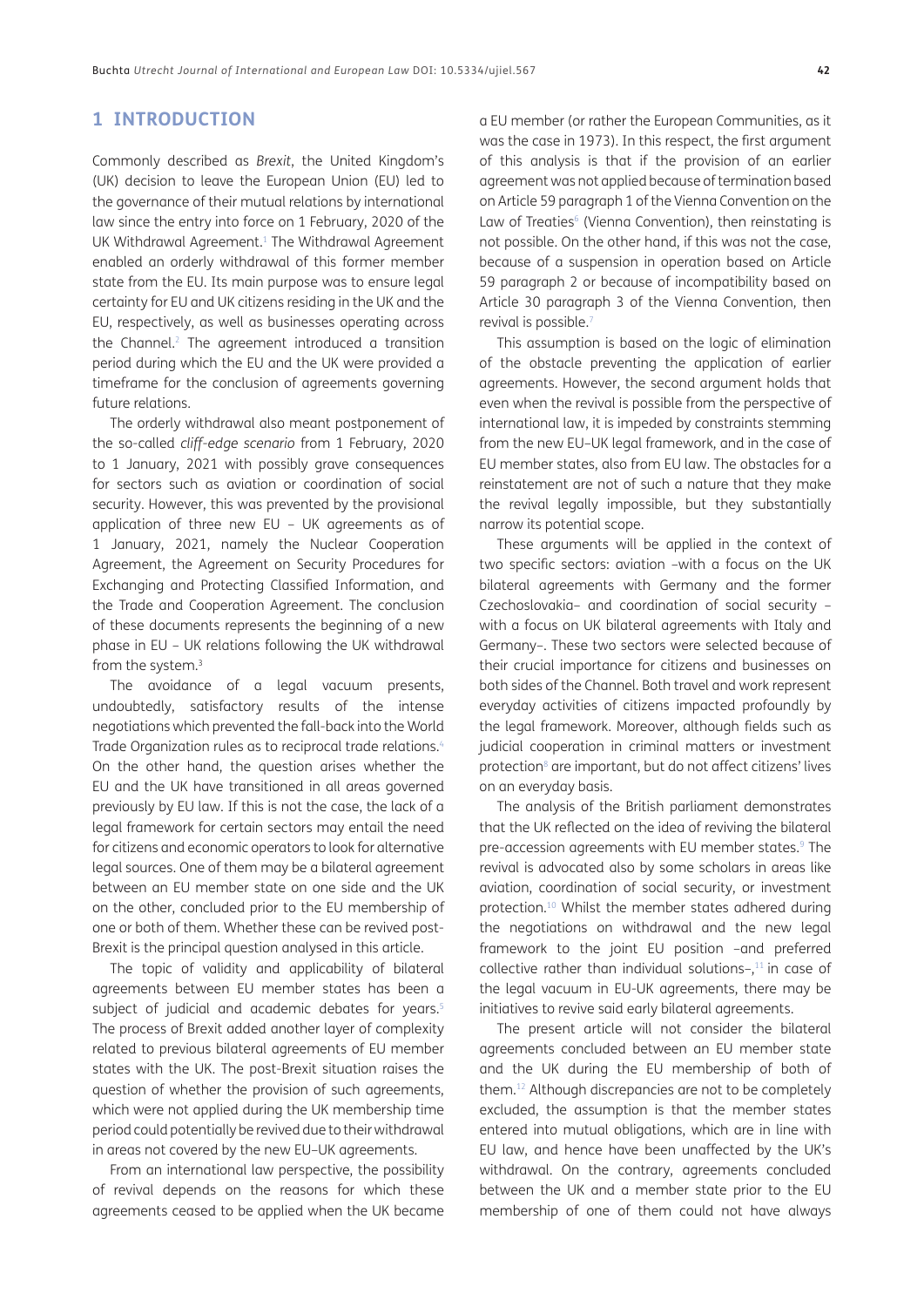anticipated the future accession of either of the two states to the EU. Therefore, possible overlaps and even conflict with EU law which would prevent application of parts of agreements during UK's membership will not be excluded from the current analysis.

The article uses a traditional legal-doctrinal methodology, focusing on the analysis of official documents and case-law. The academic literature is used as a supplementary source of information supporting the author's approach. However, due to the fact that the new EU–UK legal framework and the idea of reviving bilateral agreement are quite new concepts, the academic literature on this subject-matter is not abundant.

# **2 THE NEW LEGAL FRAMEWORK FOR EU – UK RELATIONS – TRADE AND COOPERATION AGREEMENT**

The focus of part II of this article is to provide a short outline of the new EU–UK legal framework.[13](#page-13-11) It will introduce how the new legal regime creates a downgrade from full EU membership and, consequently, the potential for a legal vacuum in the areas of aviation and social security. The new legal framework agreed to by the UK at the end of 2020 consists of three agreements –the Trade and Cooperation Agreement, the Nuclear Cooperation Agreement and the Agreement on Security Procedures for Exchanging and Protecting Classified Information-.<sup>14</sup> This article will focus only on the first one, given its major importance, comprehensive nature, and relevance for the areas covered in this article.

The Trade and Cooperation Agreement is unprecedented in its scope, encompassing areas such as trade, energy, climate, security, transportation, and fisheries. Its provisions, going beyond the scope of a classical Free Trade Agreement reflect the unique nature of the EU–UK relationship and the status of the UK as a former member state.<sup>15</sup> These are reasons why the Trade and Cooperation Agreement is so ambitious in its content.[16](#page-13-12) On the other hand, even the most ambitious Free Trade Agreement cannot replicate the benefits arising from the membership in the EU internal market and the customs union. This is further aggravated by the lack of direct effect of the Trade and Cooperation Agreement.17 In some areas like fisheries, regulatory cooperation and data protection envisage continuing negotiations or transitional regimes[.18](#page-13-13) In other words, the new legal framework represents a downgrade from the status of EU membership,<sup>19</sup> thus creating potential for a legal vacuum in relations between the EU and the UK. Aviation and social security are two prominent examples which directly affect the lives of the citizens of the UK and the EU and will be analysed further in more detail.

#### **2.1 AVIATION**

In the field of aviation, the Trade and Cooperation Agreement provides to the EU and the UK the right to grant airlines of the other contracting party the possibility to operate the routes between points in their territory, intermediate points and points beyond. The key provision of this part is Article 419 which addresses the issue of traffic rights. This provision guarantees to air carriers of both contracting parties the first four air freedoms out of the existing nine.<sup>20</sup> In addition, paragraph 4 of this Article grants EU member states the right to negotiate bilateral agreements with the UK beyond the Trade and Cooperation Agreement, which would include the fifth freedom rights.<sup>21</sup> Whilst Article 419 paragraph 4 grants the UK and EU member states the right to negotiate bilateral agreements regarding the fifth freedom, this right may be operationalized by reviving the existing bilateral agreement on this subject-matter. The Trade and Cooperation Agreement does not cover the sixth to the ninth freedoms, which were previously applied to the UK due to its EU membership.

The conditions and the procedure for the negotiation and conclusion of the bilateral aviation agreements between the UK and EU member states are governed by Articles 6 and 8 of the decision on signature and provisional application of the Trade and Cooperation Agreement.<sup>22</sup> Whilst the principal aim of these provisions is to govern the conclusion of new agreements, they do not exclude the revival of the earlier ones. However, they explicitly exclude in Article 6 paragraph 3 letter a) of the decision any other issues from the scope of the new EU – UK bilateral agreements. In practice, this means that the member states are precluded from covering the sixth to ninth freedom bilaterally with the UK on the basis of the Trade and Cooperation Agreement.

### **2.2 COORDINATION OF SOCIAL SECURITY**

The provisions of the Trade and Cooperation Agreement on the coordination of social security cover only legal residents of EU member states and in the UK, and strictly in situations between one or more member states and the UK. Given the end of free movement with respect to the UK, this means that personal scope of social security provisions of the Trade and Cooperation Agreement is much narrower than the previous EU legal framework. The details of social security coordination are enshrined in the Protocol on Social Security Coordination, which stipulates the material and personal scope of social benefits, basic principles such as non-discrimination between the EU Member States, equal treatment of benefit recipients with nationals, aggregation of insurance periods in different countries, among others. The Protocol has pursuant to its Article SSC.67 a special status, as natural and legal persons are entitled to invoke its provisions, either directly or through national law.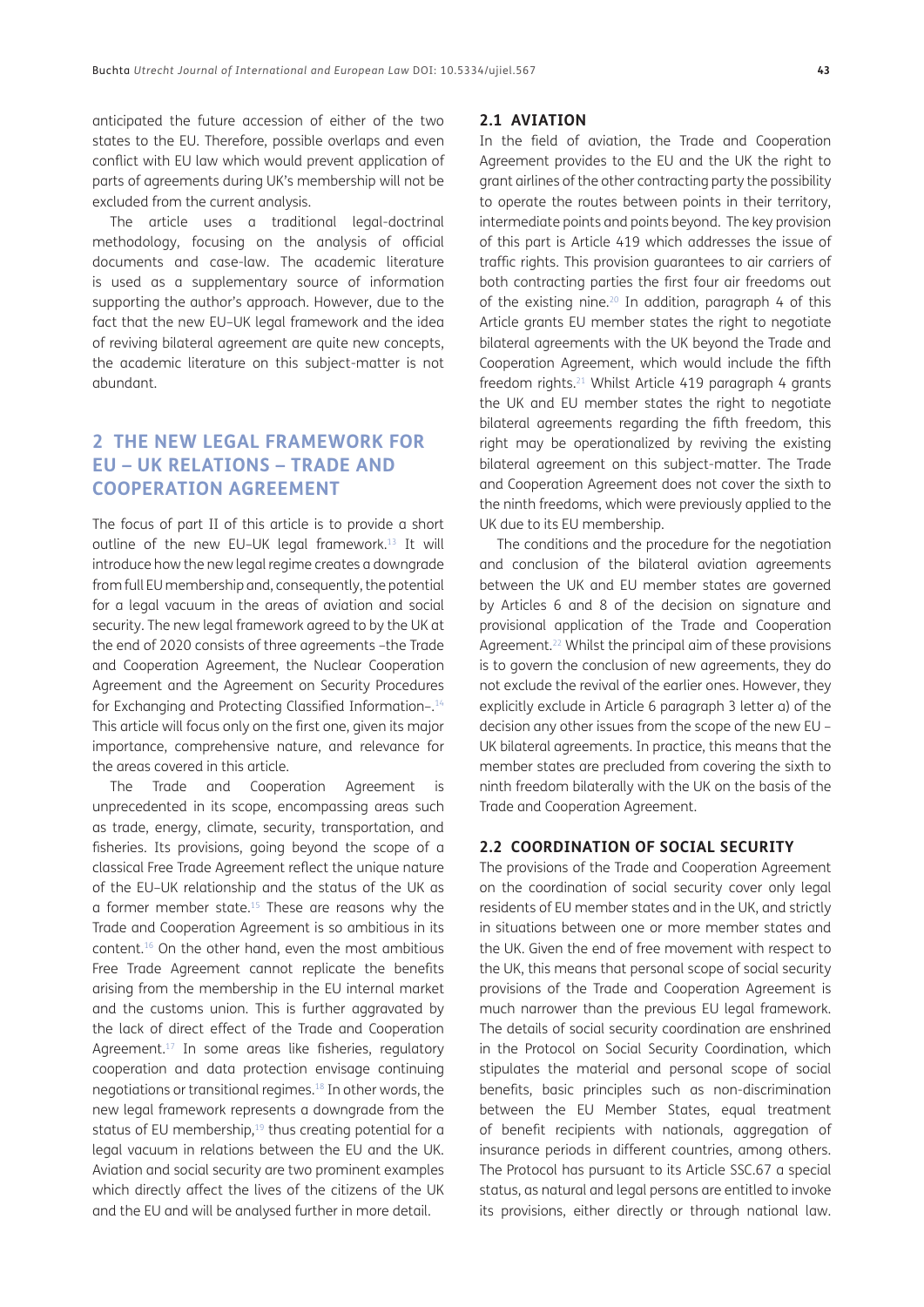However, the protocol creates a downgrade for EU–UK relations compared to the previous legal regime. In its Article SSC.3 paragraph 4 the protocol explicitly excludes some benefits from its scope. This is the case e. g. for the family benefits, covered during the UK membership in the EU by Article 3 of Regulation 883/2004.<sup>23</sup>

Another specific feature of the Protocol is its limited application for a period of fifteen years after its entry into force, with any party having the right not later than twelve months before its expiry to initiate its renegotiation. This provision represents a sunset clause and creates a sectoral cliff-edge for the field of the coordination of social security. Both the limited material scope of the Protocol –when compared to the EU law– and the sunset clause create a space for reflections on the reviving of pre-accession bilateral agreements on the coordination of social security (i.e. UK agreements with Germany and Italy, analysed in more detail in part 5.4 of this article). In other words, the question arises as to whether these bilateral agreements covering participation of nationals of the other contracting party in the social security schemes may materially supplement, or in case of unsuccessful renegotiation after fifteen years even replace, the Protocol.

Similarly, as in the case of aviation, the Council decision on signature and provisional application of the Trade and Cooperation Agreement in its Article 7 provides the member states with the possibility to negotiate bilateral agreements with the UK on issues of social security. This is subject to several conditions, in particular the compatibility with the Trade and Cooperation Agreement, EU law, and the principle of non-discrimination. Whilst aiming primarily at the conclusion of new bilateral agreements, these provisions may further cover the reinstating of the old ones. The international commitment has the same legal force no matter whether it is newly negotiated or revived. The status of earlier agreements will be examined further in Part 3 from the perspective of international law.

# **3 THE VIENNA CONVENTION ON THE LAW OF TREATIES AND ITS APPLICATION TO THE BILATERAL AGREEMENTS BETWEEN THE MEMBER STATES**

The purpose of part III is to outline the legal framework provided by the Vienna Convention for termination, suspension in operation, and parallel application of subsequent agreements. This part will further provide the views of international tribunals on how these concepts are applied in practise. Finally, the general concept of earlier bilateral agreements between member states is framed into the concrete provisions of the Vienna Convention.

### **3.1 TERMINATION, SUSPENSION IN OPERATION AND PARALLEL APPLICATION OF BILATERAL AGREEMENTS PURSUANT TO THE VIENNA CONVENTION**

Article 30 paragraph 3 of the Vienna Convention enables the application of an earlier agreement to the extent that it is compatible with the provisions of a subsequent agreement. Article 59 provides for termination or suspension in operation of an earlier treaty by virtue of conclusion of a later treaty when several conditions are fulfilled. The first three cumulative conditions of Article 59 for the termination are: (1) conclusion of a new treaty, (2) identity of the contracting parties, and (3) the same subject-matter. The fourth cumulative condition is that there is either an established intention of the parties to govern the matter by a new treaty, or incompatibility of the provisions of the new treaty with those of the earlier one to the extent that the two treaties are not capable of being applied at the same time. For the suspension of the earlier treaty Article 59 paragraph 2 prescribes an established intention of the parties to this effect, whilst implicitly maintaining the first three conditions.

Article 30 paragraph 3 and Article 59 are closely related provisions, but at the same time, there is an important distinction between them, as specified in the commentary of the International Law Commission.[24](#page-14-4) Whilst Article 30 paragraph 3 is intended for the parallel application of provisions of two subsequent treaties in force, Article 59 is tailored to situations where it has been established that the parties intended to fully terminate or suspend the earlier treaty.[25](#page-14-5) In other words, Article 30 paragraph 3 and Article 59 of the Vienna Convention cannot apply to the same provisions of a treaty at the same time and Article 30 can only enter into play if Article 59 does not apply.

The Vienna Convention further prescribes procedural conditions for invalidity or a suspension of operation of an agreement. According to its Article 65, the contracting party invoking a ground for termination or a suspension in operation must notify the other party of this claim. Said notification triggers a period of three months, during which the other party may raise an objection, in case of which a solution should be explored in line with Article 33 of the Charter of the United Nations.

In assessing the revival for the provisions of the preaccession agreements with the UK it is necessary to frame them either into the Article 30 paragraph 3 or the Article 59 scenario, and also to distinguish within Article 59 between both paragraphs providing for termination and suspension in operation. In this respect, the commentary of the International Law Commission refers to the separate opinion of Judge Anzilotti in the *Electricity*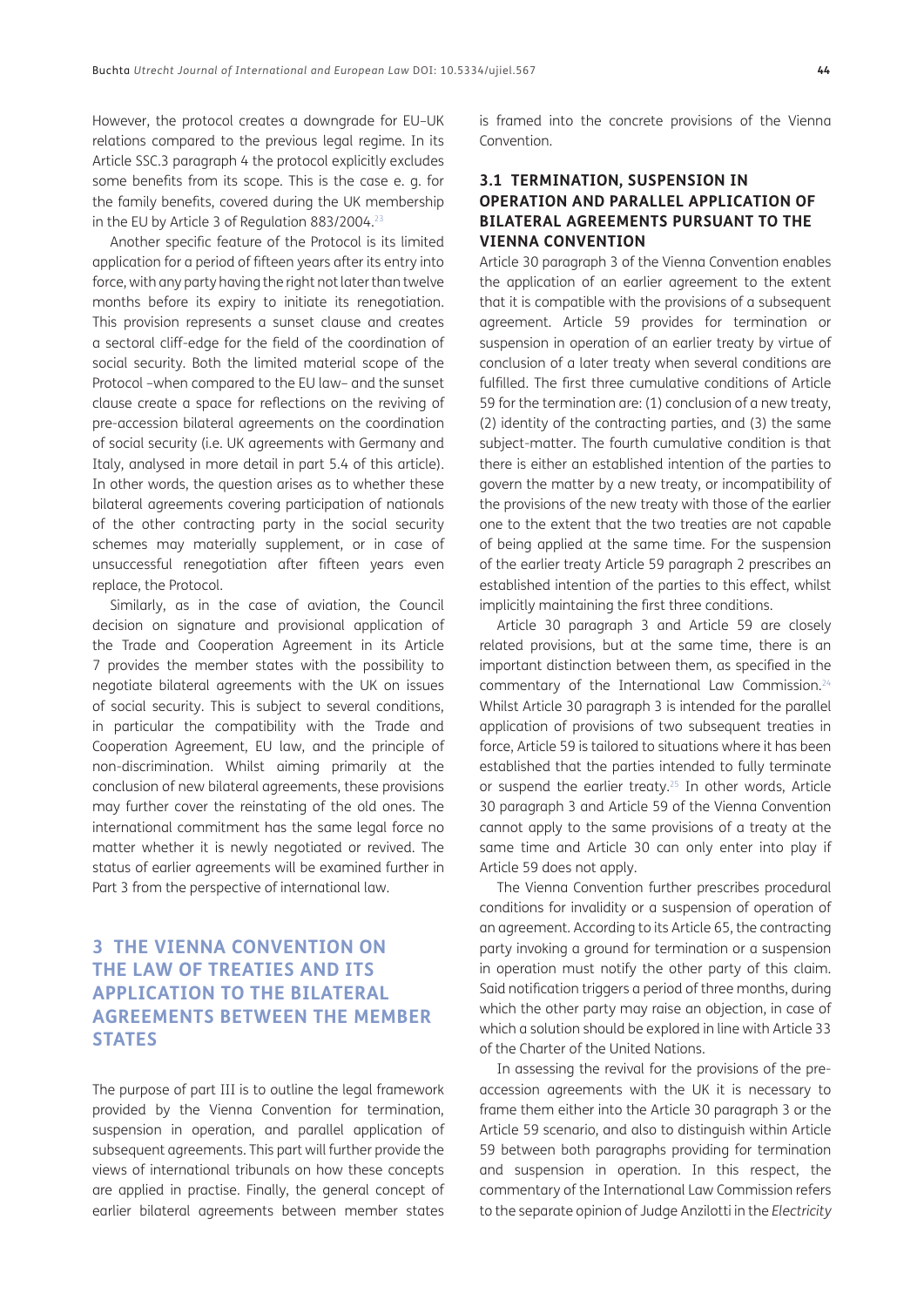*Company of Sofia and Bulgaria* case,<sup>26</sup> which served as an inspiration for the codification in Article 59[.27](#page-14-7) The opinion established that the parties do not have to terminate the earlier agreement explicitly, but that said termination may be also an implicit consequence of incompatibility of the anterior agreement with the new one.

However, the notion of implicit termination does not mean an automatic termination resulting in invalidity[.28](#page-14-8) This is to prevent a situation when the contracting parties have diverging views on whether the agreement has been terminated or not.29 For this reason, the contracting party invoking ground for invalidity must initiate the procedure enshrined in Article 65 of the Vienna Convention and provide the other party with the possibility to raise objections.

#### **3.2 ARTICLE 30 PARAGRAPH 3 OF THE VIENNA CONVENTION**

As aforementioned, Article 30 paragraph 3 applies only when both the prior and subsequent agreement are valid and in operation. The earlier agreement is then applied only to the extent that its provisions are in accordance with the later one.<sup>30</sup> The validity of the earlier agreement remains unaffected by the subsequent agreement. What may be affected is the application of some parts of the earlier agreement.

Consequently, in the context of Brexit it is not necessary to contemplate the revival of the earlier agreement. Article 30 paragraph 3 enabled the application of earlier agreement already before the UK's withdrawal to the extent compatible with EU law, as will be demonstrated with reference to the case Rönfeldt<sup>31</sup> case (in part 4.2 below). In other words, there are cases of non-application that are not due to termination or suspension in operation by subsequent agreement as provided by Article 59, but due to the incompatibility between the earlier treaty as set out by Article 30 paragraph 3. For these cases, the crucial question is whether the end of application of EU law to the UK brings the revival of earlier agreements.

From the perspective of the Vienna Convention, the end of application of EU law to the UK means an end of the obstacle of a subsequent agreement preventing the application of earlier one within the meaning of Article 30 paragraph 3. In practice, the termination of EU Treaties in the relations between the UK and the remaining member states means that the superseding agreement ceases to be in force. Thereby, the revival of the earlier agreement, not applied because of the conflicting provisions with EU law, becomes possible –unless its application is prevented by the Trade and Cooperation Agreement–.

On the other hand, the revival based on Article 30 paragraph 3 is not possible when the bilateral agreement is terminated or suspended in operation in accordance with Article 59 of the Vienna Convention. These situations result in a complete legal vacuum, in which both earlier bilateral agreement and EU law are not in force anymore in the relations between the UK and member states in areas not covered by the Trade and Cooperation Agreement. As will be demonstrated in part V for the aviation and social security sectors, Article 30 paragraph 3 will play crucial role for the potential revival of earlier agreements in these fields.

#### **3.3 THE VIEW OF INTERNATIONAL TRIBUNALS**

From the point of view of various international tribunals, the EU Treaties are perceived as ordinary international agreements in the sense of the Vienna Convention. These tribunals are reticent to accept any primacy of EU law, which should terminate, suspend in operation, or disapply the earlier agreements between member states. Contrarily, they rigorously scrutinize the conditions related to invalidity. This may be evidenced by various rulings of international tribunals, such as investor-state dispute settlement panels, International Tribunal for the Law of the Sea, or the tribunal instituted within the Permanent Court of Arbitration.

One of the most important decisions related to subsequent agreements was the award of the arbitration tribunal established under the Netherlands-Slovakia BIT on jurisdiction and merits in the *Achmea* case.[32](#page-14-10) Slovakia –as one of the parties in the dispute– raised the intra-EU objection claiming the termination and inapplicability of the bilateral agreement between former Czechoslovakia and the Netherlands because of the subsequent accession of the country to the EU. The tribunal considered the relevant provisions of the Vienna Convention and came to the conclusion that the Dutch-Czechoslovak Agreement was still valid and applicable. It relied on the lack of a notification to this effect, as required by Article 65 of the Vienna Convention and the lack of incompatibility with the EU law because of a different subject-matter.<sup>[33](#page-14-11)</sup>

A similar conclusion has been reached in the *Marfin Investment Group v. Greece* dispute by an investment tribunal established under the Greek-Cypriot investment agreement of 30 March 1992.<sup>34</sup> According to the tribunal, the subject-matter of the agreement is different from the one of the EU Treaties, hence neither Article 30 paragraph 3 nor Article 59 was applicable to that case.<sup>[35](#page-14-13)</sup> The position of international tribunals *vis-a-vis* the EU law can be illustrated by the following statement in *Rockhopper* proceedings:

EU law is a system of obligations entered into as between EU Member States to regulate the manner (in many, but not all respects) by which they each govern their respective jurisdictions. In that sense, EU law is indeed public international law to that particular extent. However, EU law does not go further than that and constitutes, in the Tribunal's view, international law as a *lex specialis*, the application of which is restricted to those cases which fall into its particular scope.<sup>36</sup>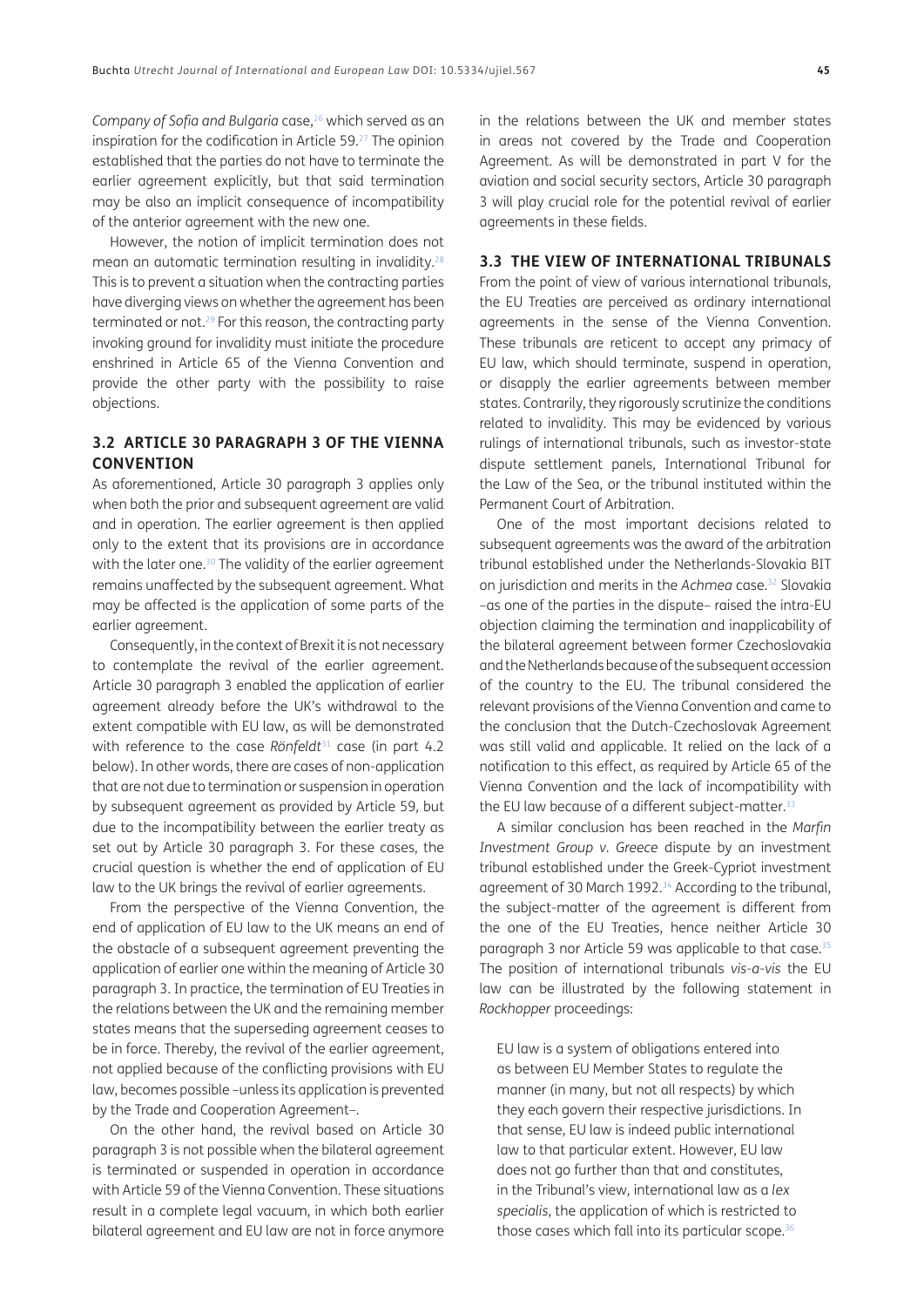It follows from this statement, that international tribunals perceive EU law as a *lex specialis* being part of international law. From an international law perspective, EU law is not hierarchically superior to other treaty systems and does not automatically entail termination, suspension in operation, or non-application of bilateral agreements of EU member states just because of its specific features, including its primacy over conflicting international obligations. $37$  Whilst this is usually the approach of the Court of Justice of the EU –which insists on the creation of special constitutional orders between member states–,<sup>38</sup> international tribunals base their conclusions on international law and the case law of the Court of Justice of the EU is not binding upon them.

EU law is treated, from their point of view, as a part of international law, and from the perspective of the International Tribunal for the Law of the Sea as international treaties with separate rights and obligations.[39](#page-14-16) In case of a conflict of norms and resulting termination, suspension in operation, or non-application they, therefore, primarily rely on the Vienna Convention and not EU law. In the case of *Rhine Chlorides<sup>[40](#page-14-17)</sup>* the tribunal did not even refer to EU law, despite dealing with issues covered by EU Treaties such as economic aspects of environmental protection, or the management of international rivers.<sup>41</sup> On the other hand, EU member states are not able to disapply EU law, as they would otherwise have to face infringement proceedings under Article 258 of the Treaty of the Functioning of the European Union (TFEU).

#### **3.4 FRAMING THE EARLIER BILATERAL AGREEMENTS UNDER THE CONDITIONS OF ARTICLE 59 OF THE VIENNA CONVENTION**

Article 59 lays down the conditions for termination (paragraph 1) or suspension of operation (paragraph 2) of an earlier treaty by the conclusion of later treaty. The first condition for termination is the conclusion of a later treaty. This condition focuses on the existence of a treaty as such and its temporal element of posteriority. When applying this provision to EU Treaties, these are, at the same time, integral parts of the EU legal order and international agreements within the Vienna Convention.<sup>42</sup> The same is true for EU secondary law, which, as Klabbers rightly points out, is an emanation from multiple EU Treaties and, without such basis, would be devoid of legal effect.<sup>43</sup> Primary and secondary EU law, thus, fall within the concept of later treaty.

As for the second condition of termination set out by Article 59 of the Vienna Convention (identity of the contracting parties), the UK and all other member states were contracting parties to EU Treaties and protocols. The UK was a contracting party even to the protocols related to the British opt-outs, which prevented application of certain parts of EU law (in particular the Schengen acquis, the common currency, and the area of freedom, security and justice) in its territory.<sup>44</sup> Consequently, the condition of identity of the contracting parties with respect to EU primary law is complied with.

On the other hand, this condition does not always hold with respect to all acts of the secondary law exactly due to the special treatment provided to the UK by various protocols attached to EU Treaties. The reason for this is that these protocols granted the UK the option of not participating in certain acts of secondary law on a case-by-case basis.[45](#page-14-21) Consequently, whilst in most cases the condition of identity of contracting parties is fulfilled, for some acts of secondary law –particularly in the field of freedom, security and justice– this condition does not hold.

The third condition for termination, namely the same subject-matter, needs to be examined on a case-by-case basis[.46](#page-14-22) As outlined in the previous paragraph, due to the special treatment provided to the UK by certain protocols related to opt-outs, specific acts of EU secondary law were not binding for the UK. In these cases, the condition of the same subject-matter did not hold. However, most of EU acquis was binding upon the UK, thus, creating prerequisites for overlaps with the subject-matter of earlier bilateral agreements. By way of example, the rights and obligations of airlines covered by Regulation 1008/2008 were previously to a large extent covered by bilateral agreements of the member states with the UK.<sup>[47](#page-14-23)</sup> Another important example is the coordination of social security, currently governed by Regulation 883/2004, but previously by social security agreements involving the UK[.48](#page-14-24) The specific pre-accession bilateral social security agreements concluded by the UK with Germany and Italy are analysed in part 5.4 of this article. To sum up, the identity of the subject-matter of bilateral agreements and EU law must be identified individually, but there are some areas, in particular aviation or social security, where this condition is fulfilled.

The most difficult condition of Article 59 first paragraph of the Vienna Convention in terms of requiring the most in-depth examination and exposed to subjective assessment is the last condition –namely the intention of the parties to replace the old treaty with the new one or a substantive incompatibility–. EU Treaties do not contain any explicit provision terminating earlier bilateral agreements between the member states.<sup>49</sup> It is also difficult to identify an implicit intention of the EU member states to terminate earlier bilateral agreements. Indeed, as De Witte points out, the founding EU treaties have not terminated any bilateral agreements between member states[.50](#page-14-26) EU secondary law contains some provisions referring to the supersession or replacement of earlier bilateral agreements in the area of aviation and social security[.51](#page-14-27) But these provisions do not state that the superseded or replaced bilateral agreements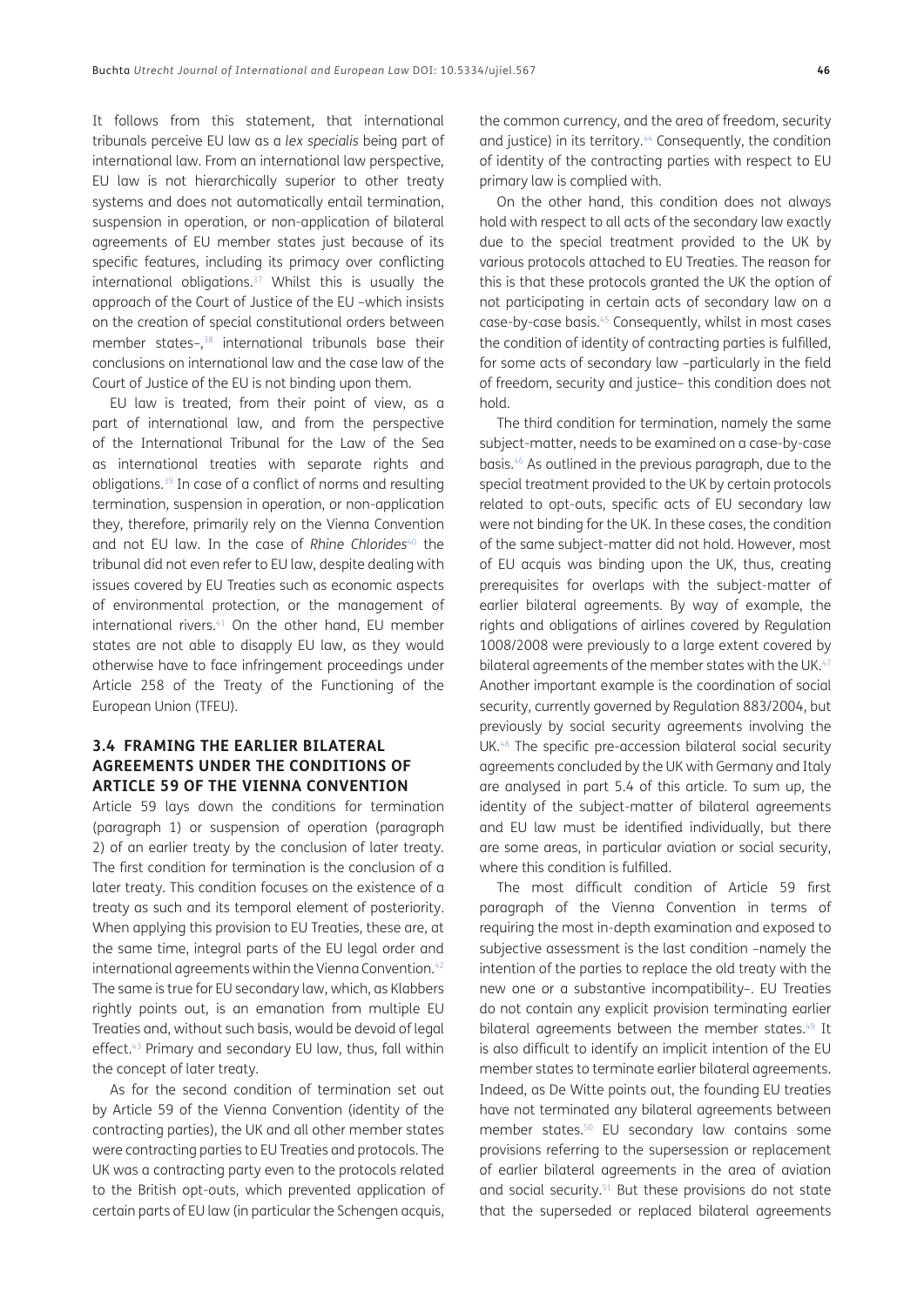are terminated. The fact that the earlier bilateral agreements are not terminated is evidenced by the fact that the superseding EU law provisions either refer only to restrictions arising from aviation bilateral agreements[,52](#page-14-28) or even explicitly allow under specific circumstances the application of earlier social security bilateral agreements.<sup>53</sup> Similarly, the UK accession treaty from 1972 lists the provisions of social security agreements remaining applicable without terminating any agreement in this field.<sup>54</sup> Consequently, the EU primary or secondary law does not contain explicit or implicit intent for termination of an earlier bilateral agreement.

The alternative condition set out in Article 59 paragraph 1 of the Vienna Convention the intention of both parties to replace the earlier treaty with the new one is an incompatibility of the provisions to such an extent that both treaties (the old and the new one) are not capable of being applied at the same time. The risk of overlap of earlier agreements with EU law is likely, because prior to acceding to the European Economic Community (EEC)/ EU European states aimed at regulating mutual relations by bilateral treaties in areas where EU law applies today, e.g., in order to support mutual commerce, facilitate travelling of their citizens and harmonize technical norms. Usually, the purpose of the earlier agreements was to grant some benefits to citizens and economic operators of the other contracting party.<sup>55</sup> After the accession to the EU, provisions granting these benefits may have infringed EU rules encompassing all EU citizens and EU economic operators, in particular the non-discrimination principle. This will be demonstrated with reference to the judgment of the Court of Justice of the EU in *Matteucci* in Part 4.2 below.<sup>56</sup> However the incompatibility must be assessed individually for each case, hence, it is not possible to conclude that all earlier bilateral agreements are incompatible with EU law.

Furthermore, the above analysis is relevant for Article 59 paragraph 2 of the Vienna Convention. It has been demonstrated that the intention of the contracting parties of the earlier bilateral agreement to terminate them by EU law has not been established. The same is true for suspension in operation, which cannot be explicitly or implicitly identified in the respective provisions of EU law.

On one hand, some of the substantive criteria for termination or suspension in operation –such as existence of subsequent agreement and identity of contracting parties of earlier bilateral agreement between the member states– are fulfilled. On the other hand, it is not possible to identify the intention of member states to terminate or to suspend in operation the earlier agreements. The incompatibilities between earlier agreements and EU law exist, but the extent of the incompatibility (using the language of Article 59 paragraph 1 letter b) of the Vienna Convention "so far incompatible") does not result in their

termination. Indeed, as explained above and further analysed in part 4.2, in some cases the provisions of EU law explicitly allow for application of earlier agreements under certain circumstances.<sup>57</sup> What is even more important, the contracting party invoking termination or suspension in operation must follow the procedure laid down in Article 65 of the Vienna Convention. To the authors' knowledge, with the exception of intra-EU bilateral investment agreements,<sup>58</sup> member states have not proceeded with the notifications pursuant to Article 65 with respect to other earlier bilateral agreements, in particular not in the areas of aviation and social security which are under examination in this article. This confirms the conclusion that earlier bilateral agreements between the member states are valid and have not been terminated or suspended in operation by the accession to the EU. The withdrawal of the UK, therefore, creates a potential for reviving them because EU law is not in force anymore between the member states on one side and the UK on the other.

From the perspective of citizens and economic operators, the question arises whether the revival of earlier international agreements is automatic or additional steps are necessary in order to revive the agreement. Given the continued validity of the agreements, the elimination of the obstacle of subsequent agreement entails automatic revival. Indeed, as Nazzini points out, a provision of international law does not become invalid and nonexistent as a mere consequence of incompatibility with EU law, and after removing the incompatibility this provision can be applied again.<sup>59</sup> This means that from the perspective of international law, no additional steps are needed in order to apply the agreement. However, for the purpose of legal certainty, it is desirable to confirm the reapplication of revived provisions, e.g. by means of exchange of diplomatic notes.

Whilst the revival is automatic, its scope is narrowed on both sides, with stricter limitations on the side of the member states. Both member states and the UK must respect restrictions stemming from the Trade and Cooperation Agreement. In addition, member states are impaired by the provisions of EU law which prevent them from engaging in conflicting international obligations. This means that they are prevented not only from acquiring new obligations, but also from reviving the old ones. In this respect, Article 30 paragraph 3 of the Vienna Convention becomes the crucial provision of the Vienna Convention, as it enables partial revival of those provisions of earlier agreements which are compatible with the Trade and Cooperation Agreement. The member states must also consider their obligations stemming from EU law in the process of potential revival. The position of EU law and the approach of the Court of Justice of the EU regarding international obligations that are incompatible with EU law will be analysed in the Part 4 of this article.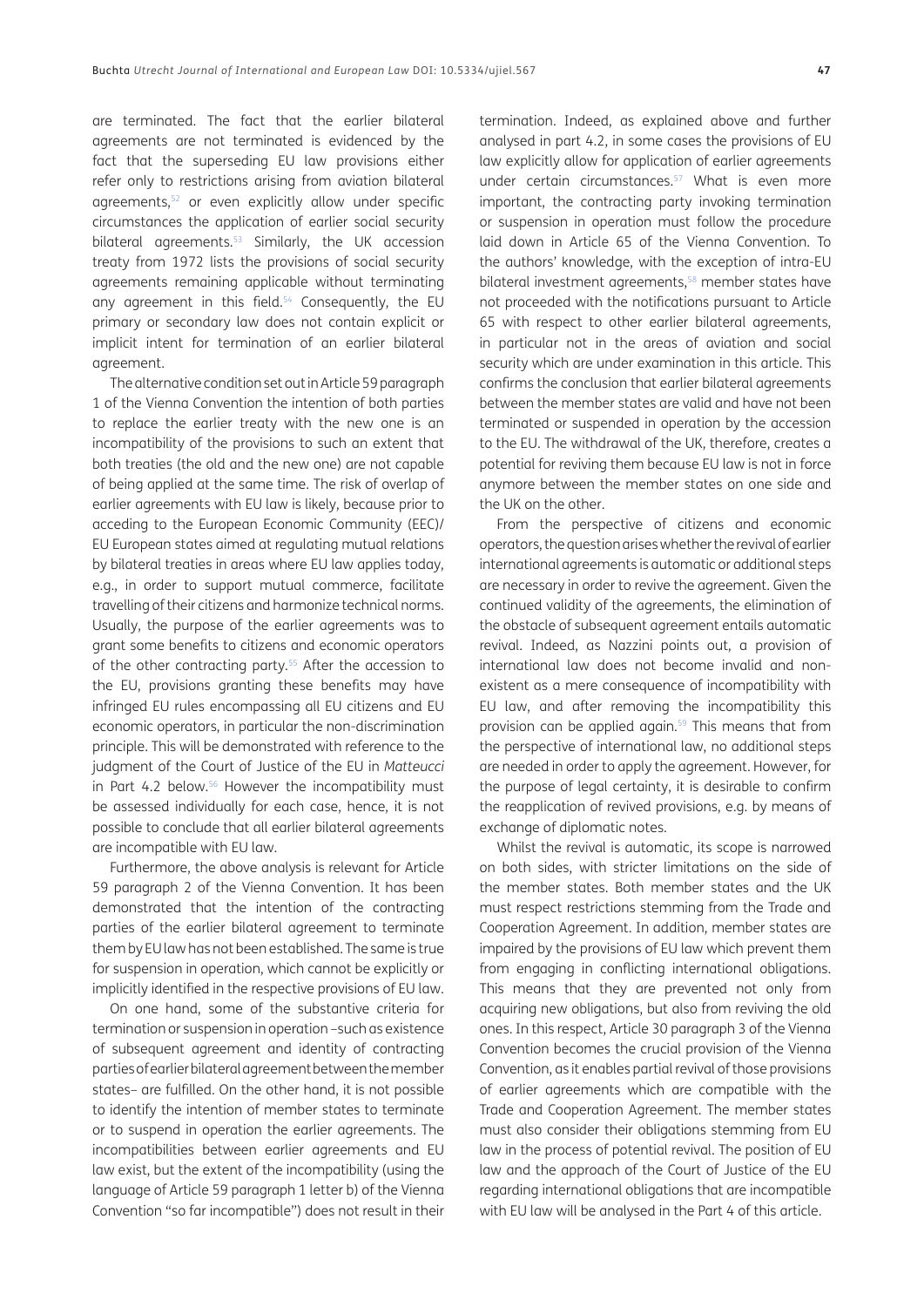# **4 EU LAW AND THE APPROACH OF THE COURT OF JUSTICE OF THE EU**

The purpose of part IV is to assess the legal framework provided by EU law for earlier bilateral agreements of the member states. This part will outline the provisions of EU primary law, the case law of the Court of Justice of the EU, as well as the criterion of compatibility with EU law.

### **4.1 THE PROVISIONS OF EU TREATIES ON BILATERAL AGREEMENTS OF THE MEMBER STATES**

Before Brexit, the UK did not enjoy any Treaty regime for its international agreements with other member states, such as the *Benelux* countries did.<sup>60</sup> It is, therefore, necessary to resort to general Treaty provisions. EU Treaties touch upon the question of bilateral agreements in general terms. Article  $351$  TFEU $^{61}$  covers only earlier agreements of the member states with third countries, leaving agreements between member states aside. The Court of Justice of the EU clarified in case *Burgoa* that Article 351 TFEU implies apart from obligations of the member states to the third countries also duties for EU institutions not to impede the implementation of the member states' obligations to the third countries.[62](#page-15-6) The "generous" wording of this provision *vis-à-vis* earlier agreements with third states suggests according to Wouters et al and Klabbers that EU Treaties emphasize a balance between the uniform application of EU law and the respect for international law.[63](#page-15-7) This balance cannot be ignored with respect to earlier bilateral agreements between the member states.

Another relevant provision is Article 4 paragraph 3, second subparagraph of the Treaty on the European Union (TEU), which obliges the member states to take any appropriate measures in order to fulfil their obligations arising out of the Treaties or acts of the EU institutions. The scope of this provision is wide and may affect also earlier bilateral agreements.<sup>64</sup> Part of it encompasses the 'principle of sincere cooperation' requiring mutual respect between the EU and member states in pursuing the tasks provided by the Treaties. The principle of sincere cooperation applies both in relations between member states and in their action *vis-à-vis* third countries[.65](#page-15-9) However, Article 4 paragraph 3 does not terminate or suspend per se the operation of any bilateral agreement between member states. Indeed, as de Witte argues, EU Treaties respect the mutual international obligations of member states so that automatic termination or suspension in operation of bilateral agreements by virtue of EU Treaties did not happen.<sup>66</sup> According to this interpretation –correct in the authors' opinion–, EU law did not terminate bilateral agreements, but member states are under an obligation to undertake the steps necessary for aligning their international obligations with EU law. The case law of the Court of Justice of the EU provides some more guidance in this respect.

### **4.2 CASE LAW OF THE COURT OF JUSTICE OF THE EU ON BILATERAL AGREEMENTS – INCOMPATIBILITY, PRECEDENCE AND SUPERSESSION**

The first important judgment having implications for bilateral agreements between the member states was the case 10/61 *Commission v Italy*. [67](#page-15-11) Italy tried to justify the levying of customs duties for some products from other member states based on the General Agreement on Tariffs and Trade (GATT) agreements by referring to Article 234 of the Treaty establishing the European Economic Community (EEC Treaty nowadays Article 351 TFEU). The Court rejected this argument by explaining that the purpose of Article 234 EEC Treaty was to protect the rights of third countries and affirm the obligations of member states.<sup>68</sup> Moreover, the Court referred to general principles of international law pursuant to which a state gives up the exercise of the rights stemming from an earlier agreement by assuming a new obligation, which is incompatible with the former.<sup>69</sup> The Court affirmed this interpretation and set a crucial rule by emphasizing that, in matters governed by it, the EEC Treaty takes precedence over agreements concluded between member states before its entry into force.<sup>70</sup> This argument falls well in the rules of general international law, which were not yet enshrined in the Vienna Convention at the time of the judgment, being codified only a few years later. The EEC Treaty was a subsequent agreement, whilst the GATT agreements were concluded earlier, so the application of *lex posterior* rule was fully in accordance with international law.

These conclusions were further corroborated in the *Matteucci* ruling,<sup>71</sup> where the Court was seized with the question of whether the bilateral cultural agreement between Belgium and Germany providing for a possibility to grant scholarships for nationals of both contracting parties was compatible with EU law. The conclusion of the Court was unambiguous as it decided that the member states may not preclude the application of EU law because of a bilateral international agreement[.72](#page-15-16) The Court further elaborated in extensive case law on the relationship between bilateral agreements of the member states and EU regulations in the area of coordination of the social security systems. The judgments in *Walder*[73](#page-15-17) and *Rönfeldt*[74](#page-15-18) confirmed the replacement of the provisions of bilateral agreements on social security coordination by EU secondary law. However, the Court did not go further in elaborating whether the term replacement should be interpreted as a termination in the meaning of Article 59 paragraph 1 of the Vienna Convention, a suspension of operation based on Article 59 paragraph 2, or the rule of parallel application based on Article 30 paragraph 3.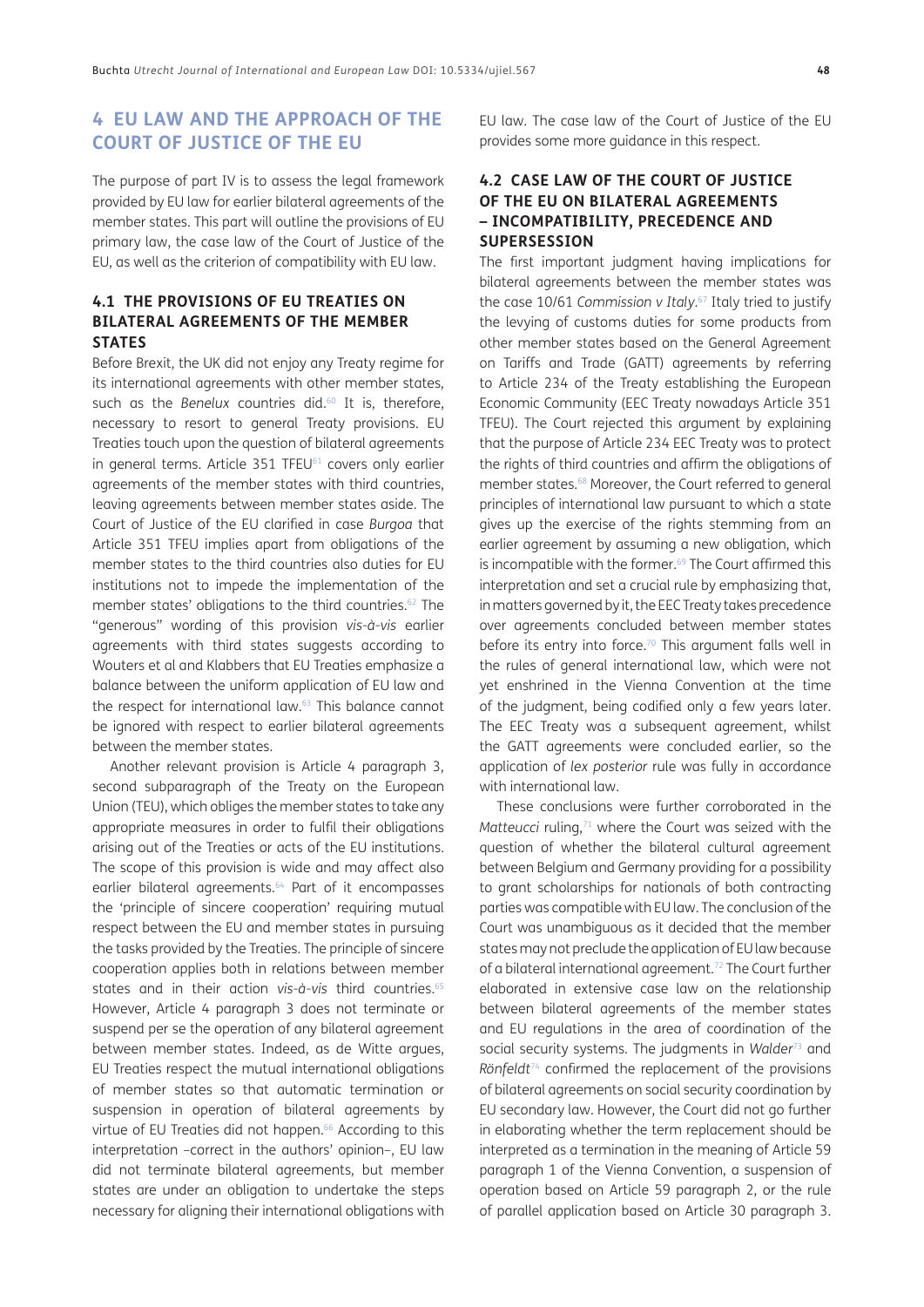Some authors interpret the replaced term as meaning the abrogation of earlier bilateral agreements.<sup>75</sup>

Altogether, the judgement *Rönfeldt* provides arguments in favour of the Article 30 paragraph 3 scenario. Despite confirming the replacement of bilateral agreements by the Regulations  $1408/71^{76}$  and  $883/2004$ ,<sup>77</sup> the Court admitted the application of bilateral agreements on social security coordination under specific circumstances. These were the cases, where the replacement of earlier agreement results in a less advantageous status for the worker, and, thereby, a loss of benefits granted by bilateral agreements[.78](#page-15-22) The Court apparently refused to declare the provisions of bilateral agreements terminated or suspended in operation not based on Vienna Convention rules, but by looking at the goals of EEC Treaty provisions on free movement of persons. The Court was inspired by the aim of not depriving the workers of any social advantage they might be entitled to based on earlier bilateral agreements[.79](#page-15-23) In any case, as Strban correctly argues the judgement, *Rönfeldt* corroborates the conclusion that the old social security agreements may continue to apply, since the EU regulations never annulled them, only replaced[.80](#page-15-24)

In *Bogiatzi<sup>81</sup>* the Court was confronted with the situation where a prior international agreement (The Warsaw Convention) was partially replaced in relations among EU member states with provisions of secondary law. It held that the provisions of EU secondary law do not preclude the application of those provisions of the Warsaw Convention, which do not overlap with EU rules.<sup>82</sup> In other words, the Court allowed for an application of those elements of prior mutual agreement, which are not governed by EU law, thereby not rendering the whole prior agreement inapplicable or void.

The most recent landmark ruling *Achmea* was a followup to arbitration awards analysed in Part 3.3. The Court of Justice of the EU was confronted with the compatibility of an investor-state dispute clause between Slovakia and a Dutch investor, as set out in a bilateral investment agreement (BIT) between former Czechoslovakia and the Netherlands.<sup>83</sup> The Court concluded that the agreement was incompatible with EU law, as it did not ensure resolution of disputes by the courts being part of the judicial architecture of the EU, and thereby posing a possible risk for autonomous application of EU law[.84](#page-15-28) Nazzini perceives the *Achmea* judgment as preventing the application of agreements concluded between EU member states, hence enabling applicability of their provisions after the end of incompatibility –in case of Brexit, at the end of transition period-.<sup>85</sup> Despite claiming for a revival, the same scholar admits that arguments sustaining the contrary may also succeed.<sup>86</sup> The author does not point to the specific provision of the Vienna Convention serving as a legal basis for revival. In some authors' view, the only applicable provision is Article 30 paragraph 3 of the Vienna Convention.<sup>[87](#page-15-31)</sup>

The examination of provisions of EU treaties and the case law of the Court of Justice of the EU has revealed that EU law precludes the application of some provisions of earlier bilateral agreements. At the same time, other authors provide that EU law does not terminate or suspend in operation these agreements pursuant to Article 59 of the Vienna Convention. Quite the contrary: the judiciary endorsement of continuous application of certain provisions of earlier provisions of bilateral agreements should be interpreted according to Article 30 paragraph 3 of the Vienna Convention. In other words, they have not been terminated or suspended in operation, but continue to apply to the extent they are compatible with EU law. The exact extent of their application will be the focus of the Part 5 in the sectors of aviation and coordination of social security.

# **5 REVIVAL OF BILATERAL AGREEMENTS IN THE SPECIFIC SECTORS**

The examination of a general framework of international law and EU law has revealed that earlier international agreements between the member states and the UK have, in principle, not been terminated or suspended in application, in line with Article 59 of the Vienna Convention. These may, nonetheless, be applicable to the extent compatible with EU law and the Trade and Cooperation Agreement pursuant to Article 30 paragraph 3[.88](#page-15-32) The remaining question is the scope for their revival.

Consequently, the following analysis will elaborate upon two specific sectors: first, aviation and secondly, coordination of social security in order to determine the scope for revival of specific earlier agreements. In aviation the focus will be on aviation agreements of the UK with Germany of 1955 and former Czechoslovakia of 1960, which are selected in order to give examples from both sides of the former Iron Curtain. The area of social security will touch upon the UK social security agreements with Italy in 1953 and Germany in 1960 because they are examples of social security agreements limiting their personal scope to the nationals of the contracting parties.

### **5.1 REVIVAL OF BILATERAL AGREEMENTS IN THE FIELD OF AVIATION**

As stated above in the part 2.1, the first four air freedoms are covered by the Trade and Cooperation Agreement, thereby making any reflection of the revival of old provisions related to these air freedoms futile. However, a possible legal vacuum for economic operators is entailed by the lack of regulation of the fifth to the ninth freedom directly in the Trade and Cooperation Agreement, in Article 419 paragraph 4, which only authorizes member states to negotiate bilateral agreements covering the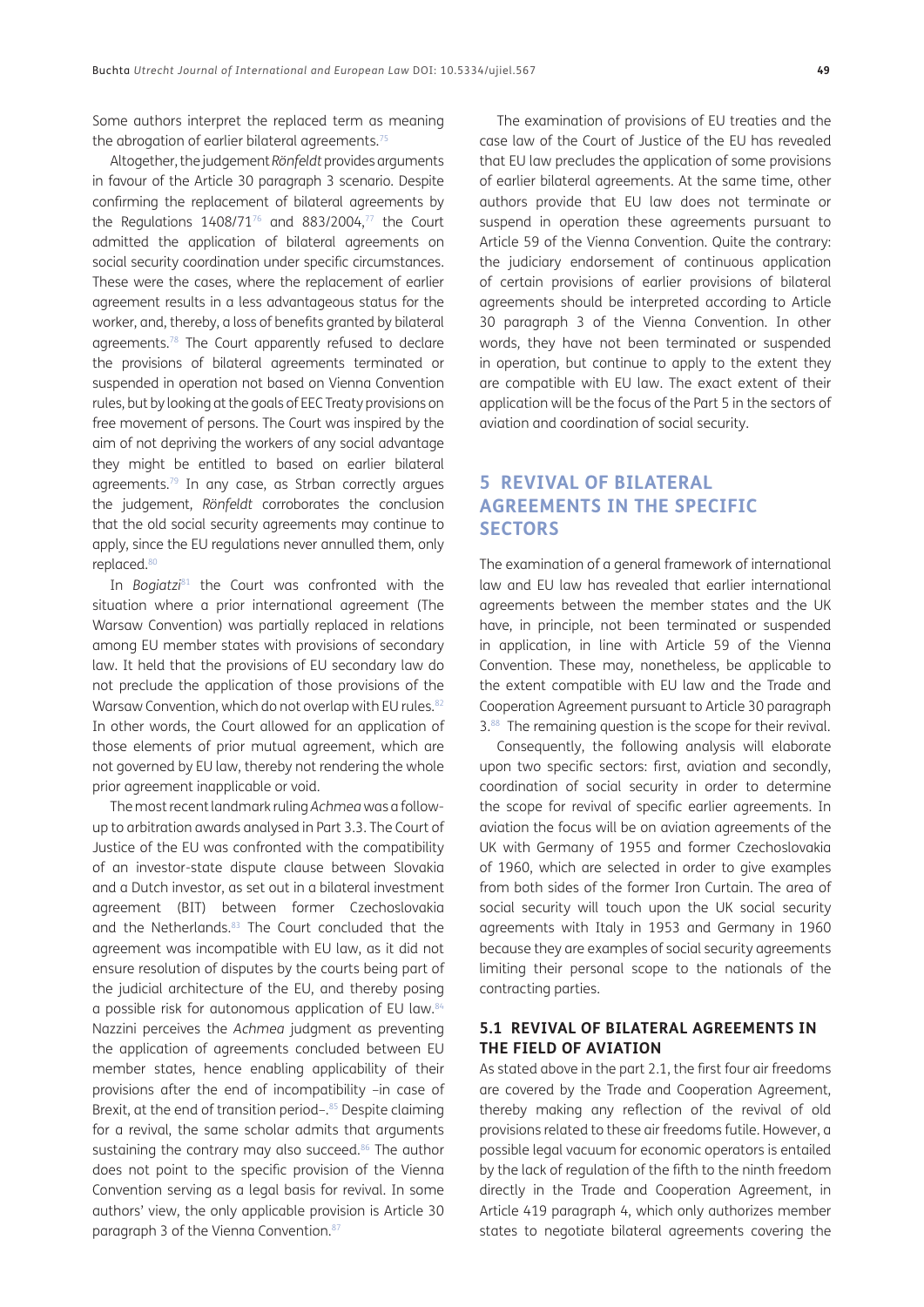fifth air freedom. $89$  This is the only air freedom member states are entitled to cover by their bilateral agreements, as the decision on signature and provisional application of the Trade and Cooperation agreement explicitly excludes in its Article 6 paragraph 3 letter for other issues from the scope of bilateral agreements.

Some EU member states concluded their bilateral aviation agreements with the UK prior to the EU membership of one or both of them, in particular in the 1950s and 1960s. These may be potential candidates for a revival. As such, I will analyse two specific bilateral agreements of EU member states with the UK. The first one is the aviation agreement of the UK with the Federal Republic of Germany and the second one with the former Czechoslovakia.

#### **5.2 UK AVIATION AGREEMENT WITH GERMANY**

The UK concluded with the Federal Republic of Germany an aviation agreement in 1955.[90](#page-15-34) According to the UK Treaty database this agreement entered into force on 7 February 1957 with no termination date indicated[.91](#page-15-35) The agreement is published in the German *Bundesgesetzblatt*92 and the German Ministry of Transportation lists it among the existing aviation agreements concluded by Germany.<sup>93</sup> These UK and German national sources indicate that the agreement is still in force and has not been terminated by EU law according to Article 59 of the Vienna Convention.

The issue of traffic rights is addressed in Article 2 of the UK–Germany agreement. According to Article 2 paragraph 1, the contracting parties grant to the designated airlines certain traffic rights as stipulated in a Route Schedule agreed in an exchange of diplomatic notes. Whilst unusual under today's terms, flight connections had to be specified in supporting documents. The scope of traffic rights is addressed in paragraph 2 of Article 2, which grants the airlines designated by the contracting party the right to fly without landing across the territory of the other Contracting Party: (1) to make stops in the said territory for non-traffic purposes, and (2) to make stops in the said territory at the points specified for that route for the purpose of putting down and taking on international traffic in passengers, mail or cargo.

The same provision explicitly excludes from the scope of the agreement the right of airlines of one contracting party to operate domestic routes on the territory of the other contracting party. When applying this provision, together with the Route Schedule to the nine air freedoms, it is clear that it covers the first five freedoms.94 Although the last option above provides stops for commercial purposes and may indicate the sixth freedom, when interpreting this provision together with the Route Schedule provided in the Annex, it is apparent that this freedom is not covered. The schedule stipulated for the particular airlines designated by

Germany as the departure, and by default arrival airport, always stayed within German borders. The same is true for the airlines designated by the UK with respect to the UK airport.<sup>95</sup> From the schedule, it seems as if the sixth freedom is not covered by the Agreement, because the designated airlines always have their final departure or arrival destination airport in their home country. The same is true for the seventh freedom, with the eighth and ninth being even explicitly excluded from the scope of the agreement.

Considering the possibility provided by the Trade and Cooperation Agreement to negotiate bilateral agreements covering the fifth freedom, the question arises whether the revival of the bilateral UK – German air services agreement from 1955 to this effect is legally possible. Whilst still in force according to the UK and German national sources, the agreement represents quite a challenge from the point of view of compatibility with the EU law. As mentioned above, the right to fly through the airspace of the other contracting party and to make certain types of stops are reserved to the airlines designated by each contracting parties. Article 6 of the agreement provides for a "fair and equal opportunity for the airlines of both Contracting Parties to operate the agreed services on the specified routes between their respective territories".<sup>96</sup> According to the same provision, the respective airlines must take into account the interests of the airlines of the other contracting party in order not to unduly affect the services provided by them.<sup>97</sup> Article 7 establishes a mechanism for the determination of tariffs based on cost of operation, reasonable profit, characteristics of service and the tariffs of other airlines.<sup>98</sup>

These provisions could not have been applied during the UK's membership in the EU. The EU acquis in the aviation sector is based on liberalized rules enshrined in regulation 1008/2008. The most prominent provision in this respect is Article 15 of the regulation, which in its paragraph 1 grants EU airlines the right to operate within the EU. The same Article precludes in its second paragraph any prior requirement by member states for operation of EU airlines on intra-EU routes. This liberal regime would have been violated during the UK membership, had the UK on one side or the other EU member state on the other side, decided to use the designation mechanism enshrined in a bilateral agreement, and thereby excluded some airlines from the right of flying predefined routes. This is, in case of application of this agreement during the UK's membership, non-designated airlines would not have been able to benefit from the agreement. These kind of restrictions are incompatible with Articles 49 and 54 TFEU, which prohibit any restrictions on the freedom of establishment for nationals and companies or firms from EU member states.

This is corroborated by the wording of Article 15 paragraph 4 of the regulation 1008/2008, which explicitly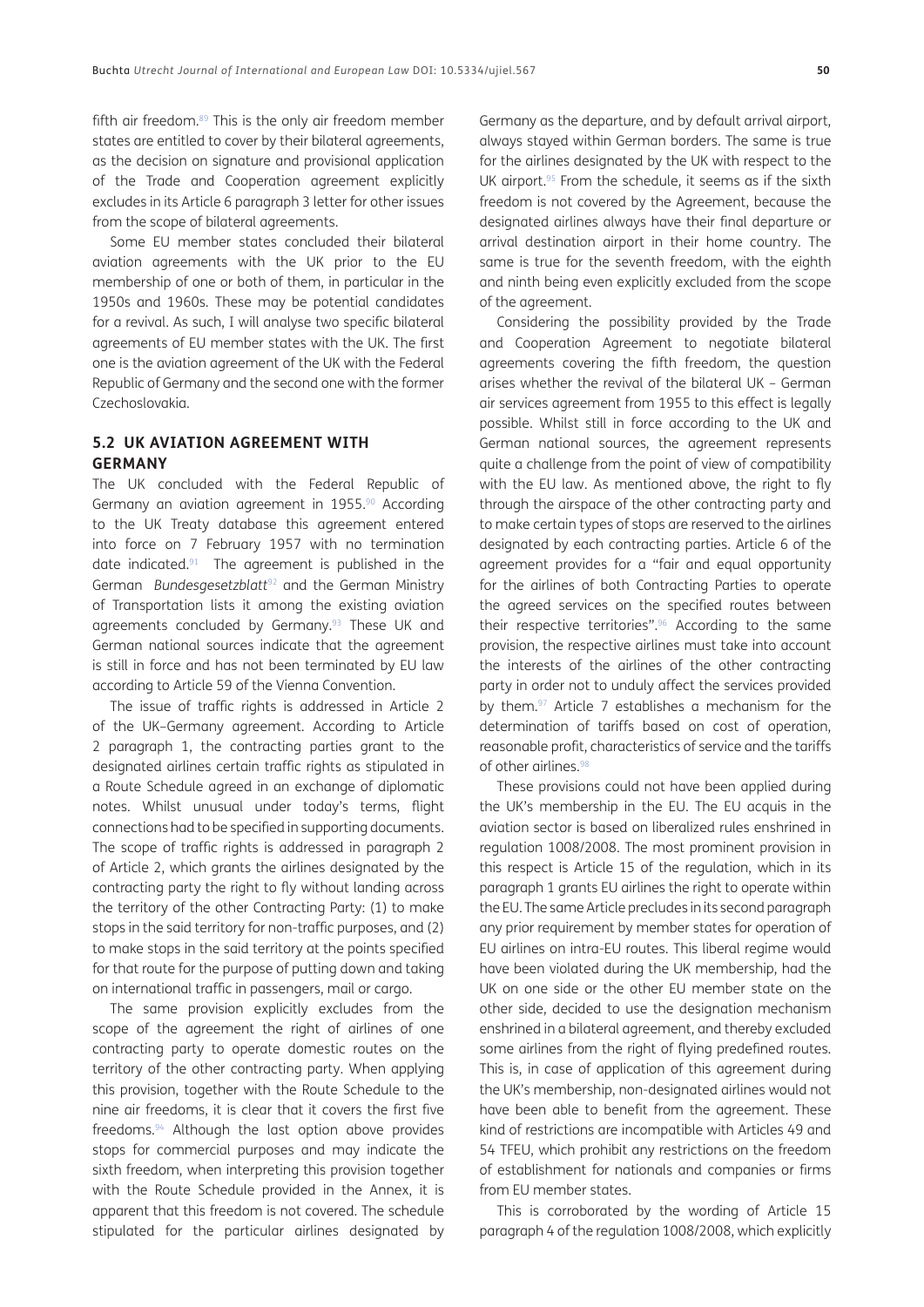declares any restrictions for operation of intra-EU services stemming from intra-EU bilateral agreements to be superseded. Provisions of the agreement on fair and equitable opportunity to operate the routes and tariff setting run beyond any doubts counter the EU competition rules, to which the regulation abundantly refers. Following these incompatibilities, it is clear, that the agreement could not be applied during the UK's membership in the EU, despite still in force from the point of view of international law. Because it was not terminated or suspended in operation in some authors' view, the only way EU law could have superseded it is by means of Article 30 paragraph 3 of the Vienna Convention.

However, the incompatibility of the agreement with EU law has not been removed even after the UK's withdrawal, and its implementation would face incompatibilities also when applied between a EU member state and a third country. Notably, the designation clause enshrined in Article 2 paragraph 4 of the Agreement enables the contracting parties to reject the designation of airlines or to withdraw an existing designation in cases, where it deems, that the substantial ownership and effective control is not vested in the contracting parties or its nationals. For the contracting party that is an EU member state, in this case Germany, this would exclude airlines which are not in the substantial ownership and effective control of Germany or its nationals. This treatment would exclude and discriminate airlines from other EU member states, which is a violation of Article 18 of the TFEU. Similarly, the tariff-setting as set out in Article 7 of the Agreement is problematic from the perspective of Article 101 TFEU and the Regulation 411/2004,<sup>99</sup> which extend the scope of EU competition rules enshrined in the Regulation 1/2003<sup>100</sup> to air traffic with the third countries.

Considering the incompatibilities mentioned above, it is possible to suggest that the revival of the UK–German aviation agreement would be highly problematic. Although providing some space for the reflection about revival with respect to the fifth freedom, the incompatibility of the designation clause with EU primary law prevents the revival of the complete application of the agreement.

On the other hand, in line with Article 30 paragraph 3 of the Vienna Convention, it is possible to consider a limited revival of the provisions related to the fifth freedom without the designation clause. This would mean that Germany, when applying this bilateral Agreement, would open its implementation to the airlines from the other EU member states. However, given the limited geographical scope of the allowed routes provided by the Route Schedule, this application would not be suitable to the airlines which operate today much wider range of flights then envisaged by the UK–German agreement of the 1950s. The negotiation of a new bilateral agreement

providing for a fifth freedom between the UK and Germany as provided for by Article 419 of the Trade and Cooperation Agreement is, therefore, legally the safest way to ensure ambitious flight connections between the two countries.

#### **5.3 UK AVIATION AGREEMENT WITH THE FORMER CZECHOSLOVAKIA**

The second aviation agreement assessed in this article is the Agreement between the Government of the United Kingdom of Great Britain and Northern Ireland and the Government of the Czechoslovak Republic for Air Services between and beyond their respective Territories<sup>[101](#page-15-37)</sup> from 1960. The Treaty database of the Foreign and Commonwealth Office of the UK lists it among the UK agreements concluded with former Czechoslovakia. According to the database, both the Czech Republic and Slovakia succeeded into the agreement as of 1 January, 1993 –the date they became sovereign states, respectively–. The UK database notes termination of the agreement on 20 March, 1998[.102](#page-16-0) This could be explained by entry into force of the Agreement between the Government of the United Kingdom of Great Britain and Northern Ireland and the Government of the Czech Republic concerning Air Services on the very same day. On the other hand, no explicit termination of the original Czechoslovak agreement occurred with respect to Slovakia. Quite the opposite, the exchange of letters on 15 December, 1998 and 26 January, 1999 between the UK and Slovakia confirm the validity of the old agreement from 1960[.103](#page-16-1)

Only on 25 March, 2003, more than one year before the Slovak accession to the EU, both states signed an Agreement concerning Air Services.[104](#page-16-2) As the document of the Slovak government confirms, this agreement was meant to replace the 1960 agreement of relations between Slovakia and the UK.<sup>105</sup> However, this second agreement never entered into force due to Slovakia's accession to the EU. According to the analysis of the Slovak government, the rules of a single European market with the free provision of air services cannot be impeded by bilateral agreements providing for a separate licencing system, the setting price policies, or other elements running counter the liberalized rules[.106](#page-16-3) Non-ratification of the agreement between Slovakia and the UK meant that the 1960 agreement has not been terminated. This is confirmed by the fact, that the agreement is still listed in the Slovak Gazette called Collection of Laws under the number 60/1960.107 The UK Treaty database lists this agreement too, with the note that it has been terminated on 20 March, 1998.[108](#page-16-4)

It has been already explained above that the termination occurred only with respect to the Czech Republic, and both the UK and Slovakia confirmed the validity of the 1960 agreement in exchange of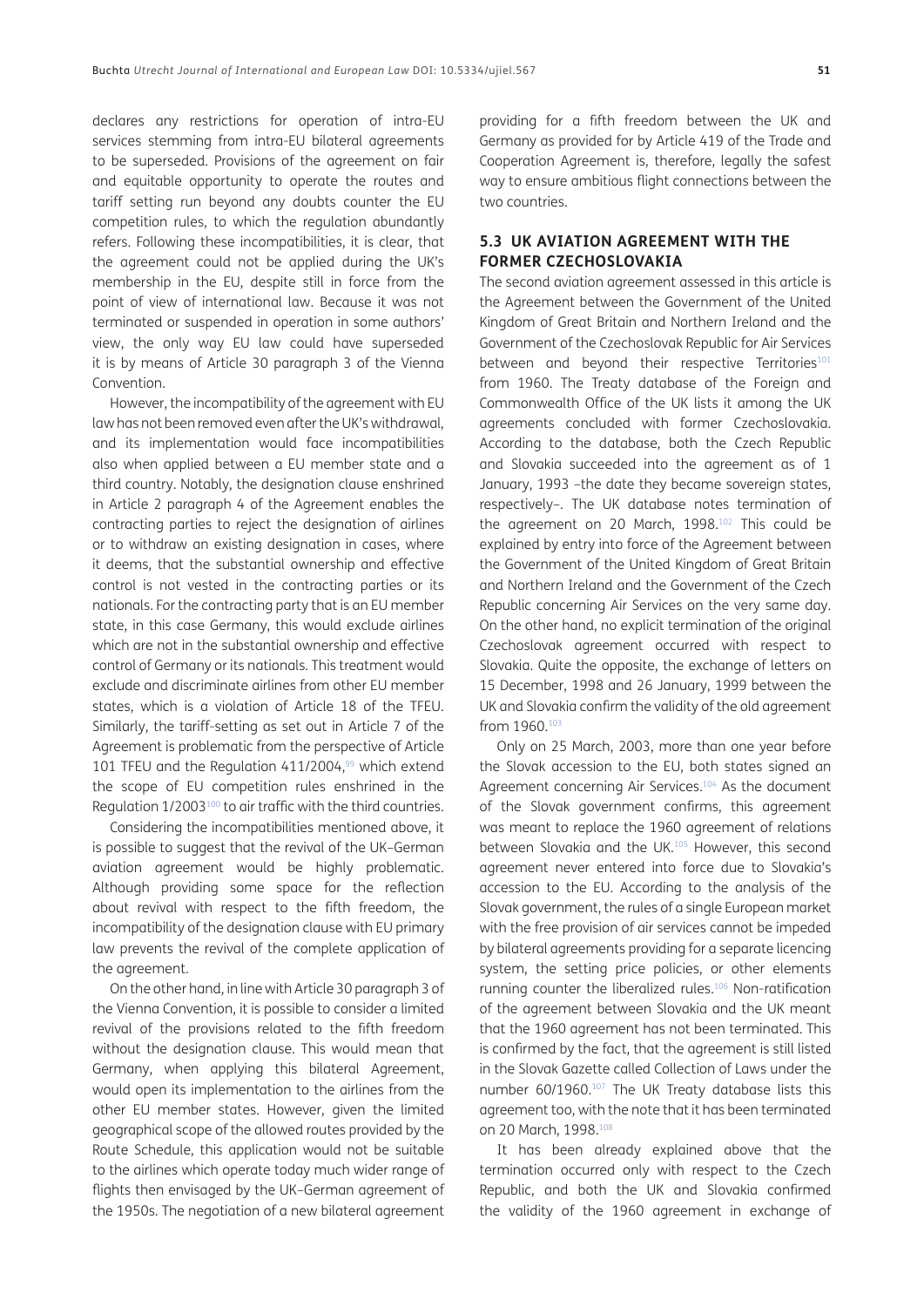notes dated December 1998 and January 1999. When examining the intention of the contracting parties of the agreement dated from 1960, the intention of the UK and Slovakia is indicating that this agreement is still valid and has not been terminated or suspended in pursuant to Article 59 of the Vienna Convention although apparently it has not been applied during the UK membership in the EU.

The content of the UK–Czechoslovak agreement is, to a large extent, similar to the UK- German agreement on such issues as the traffic rights, designation of airlines entitled to operate the routes, fair and equal opportunities, and determination of tariffs, amongst other topics. Traffic rights are addressed in Article 3. This provision has similar wording as the Article 3 of the UK–German air agreement analysed above. It grants to UK and Czechoslovakian airlines the operation of the first five freedoms. However, the route schedule attached to the agreement provides only for the route London-Prague and vice versa.<sup>[109](#page-16-5)</sup> In addition to its lack of relevance for Slovakia in geographical terms, this implies that the fifth freedom is (contrary to the UK-German agreement) not covered by this text. The first four freedoms are already covered by the EU–UK Trade and Cooperation Agreement, so the revival of this agreement in its 1960 wording is prevented by the new EU–UK legal framework.

The only way to revive the earlier UK-Czechoslovak Agreement is to amend the Route Schedule to contain the arrival and departure points in the Slovak territory and cover the fifth freedom also the points beyond. But even after this amendment of the text would involve the same EU law issues as the UK–German agreement regarding the designation clause and the EU competition rules. The potential for a revival of the UK–Czechoslovak agreement is, therefore, smaller than the UK–German agreement.

Consequently, the analysis of the two earlier agreements between the UK and EU member states shows that despite being formally in force and not terminated or suspended in operation pursuant to Article 59 of the Vienna Convention, their revival would be highly problematic. For aviation agreements covering only the first four freedoms, the revival is prevented by the EU–UK Trade and Cooperation Agreement. Even where the fifth freedom forms part of the earlier bilateral agreement, these texts represent a challenge for the compatibility of this agreement with EU law and the room for application of earlier bilateral aviation agreements pursuant to Article 30 paragraph 3 of the Vienna Convention is extremely limited. Under these conditions the negotiation of a new bilateral agreement as authorized by Article 419 paragraph 4 appears to be the legally safest way of completing a legal vacuum entailed by the UK withdrawal from the EU.

### **5.4 BILATERAL AGREEMENTS ON COORDINATION OF SOCIAL SECURITY**

As explained above, the Protocol on social security coordination embedded in the EU–UK Trade and Cooperation Agreement diminishes the scope of benefits provided previously by EU law to both EU and UK citizens. At the same time, the Protocol creates an additional cliffedge due to its sunset clause which limits its application to fifteen years.<sup>110</sup> In this respect, the question arises whether the member states may revive their earlier bilateral agreements with the UK with the view of extending the material scope of the social benefits and in order to prevent another cliff-edge after a potentially unsuccessful renegotiation of the Protocol in fifteen years.

It has been clarified in part 4.2 above that most of the provisions of the bilateral agreements on social security coordination have been replaced by the Regulations 1408/71 and 883/2004. However, pursuant to Article 8 paragraph 1 of the Regulation 883/2004:

Certain provisions of social security conventions entered into by the Member States before the date of application of this Regulation shall continue to apply provided that they are more favourable to the beneficiaries or if they arise from specific historical circumstances and their effect is limited in time.

This exceptional application reflects the case law Rönfeldt described in part 4.2 above. These legislative provisions and judicial endorsement of continued application clearly show that the social security agreements have not been terminated or suspended in operation pursuant to Article 59 of the Vienna Convention but continue to apply to the extent compatible with EU law in line with Article 30 paragraph 3 of the Vienna Convention. Regardless of the provisions of the Trade and Cooperation Agreement, the scope of their application post-Brexit is restricted by two important limitations in case of additional cliff-edge envisaged by Article SSC.70 of the Protocol.

The first limitation preventing the application of the bilateral social security agreements between member states is the Withdrawal Agreement of the UK, which continues to apply even after the end of the transition period.111 According to its Articles 30 and 31, EU citizens and UK nationals falling within the scope of Article 30 of the agreement shall be protected by the application of relevant EU social security legislation, including the Regulation 883/2004.112 This protection is, however, granted subject to specific conditions related to the existence of acquired rights at the end of the transition period.113 *A contrario,* individuals from the EU or the UK for whom the social relationship to the other contracting party arises only after the end of the transition period (e.g. EU nationals who start to work in the UK in 2021) are not covered by the Withdrawal Agreement. For these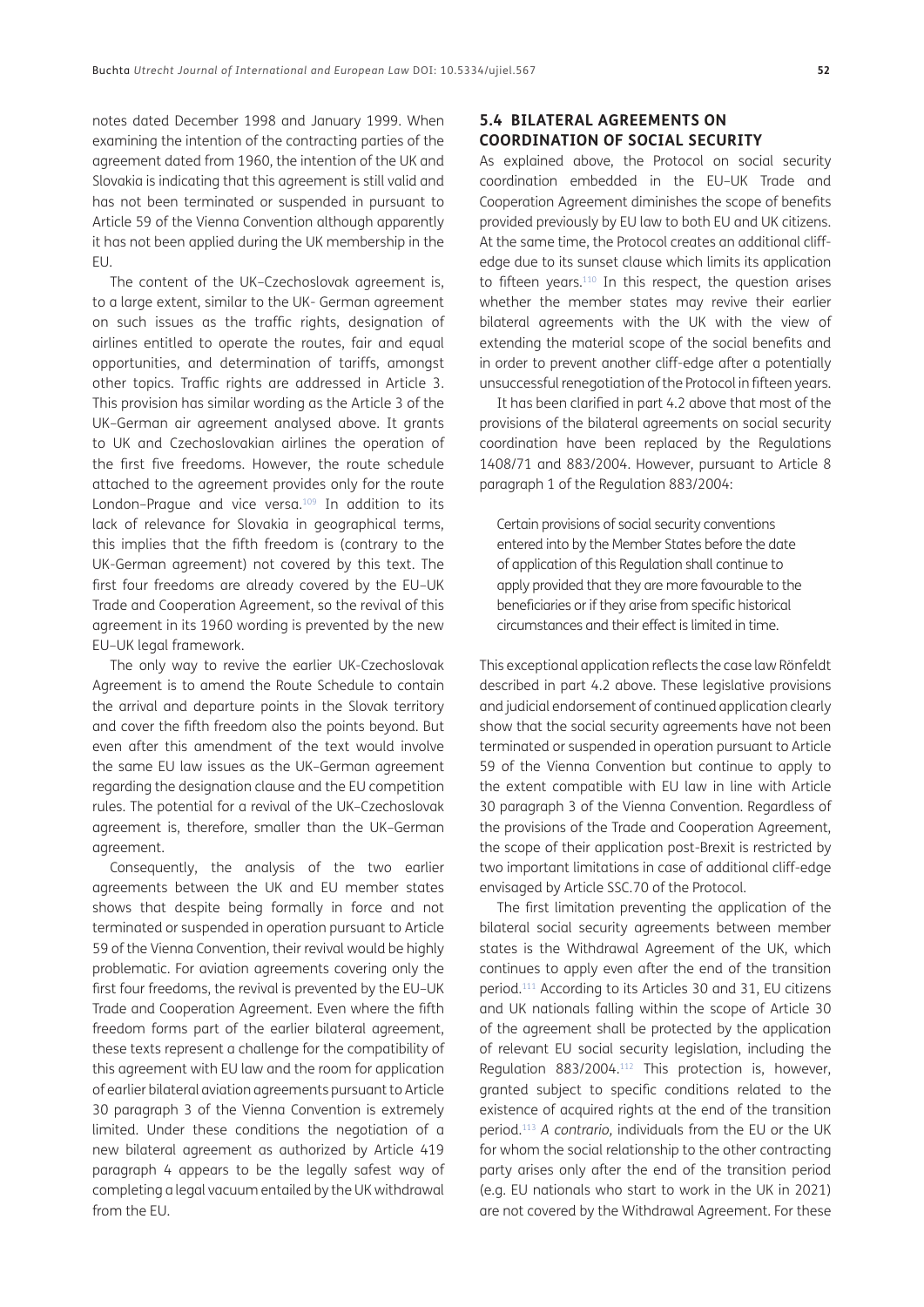individuals the revival of the bilateral social security agreements might be relevant.

The second limitation related to the revival of the social security agreements relates to the requirement of respect of EU law for member states. As in the case of aviation agreements, it is necessary to examine whether social security agreements do not discriminate individuals from EU member states other than the one which concluded the agreement with the UK. As the Court of Justice of the EU emphasized in the case *Gottardo*, when applying a social security agreement with a third state, a member state must provide to the nationals from the other member states the same benefits as granted to its own nationals, except where it can provide objective justification for not doing so.<sup>114</sup> In other words, the EU member state bound by the bilateral social security agreement with the UK post-Brexit must include, within entitled individuals on its side, all EU citizens who comply with the conditions provided therein.<sup>115</sup>

These conclusions may be applied to the specific earlier bilateral agreements, e.g. the Convention between the UK and Italy on Social Insurance of 1953[.116](#page-16-8) This convention provides in Article 14 a mechanism for claiming a pension for British and Italian nationals, who were covered by the social security systems of both contracting parties. In line with the *Gottardo* judgment, the provision must be interpreted as granting the right to all EU citizens to claim a pension in case they were covered by the social security systems of both contracting parties. Similarly, the right to obtain a pension pursuant to Article 19 of the Social Security Convention between the UK and Germany of 1961<sup>117</sup> should be granted to any EU citizen complying with the conditions set out in this treaty.

However, the examination of texts of these two bilateral agreements has demonstrated that the revival brings only limited practical application also when applied in parallel with the Trade and Cooperation Agreement. The main restriction consists in limited material scope of branches of social security. The 1961 Social Security Convention between the UK and Germany covers in relation to Germany sickness insurance, pensions insurance for specific types of workers, accident insurance, children's allowances, specific family benefits in the Saar, and old age assistance for farmers.<sup>118</sup> This material scope does not cover maternity and equivalent paternity benefits, invalidity benefits, survivors' benefits encompassed in the scope of the Trade and Cooperation Agreement,<sup>119</sup> but also special non-contributory cash benefits, social and medical assistance, long term-care benefits and other branches explicitly excluded from its scope.<sup>120</sup> The second type of branches of social security excluded from the scope of the Trade and Cooperation Agreement are not covered also by the Convention between the UK and Italy on Social Insurance of 1953[.121](#page-16-13) Moreover, as Strban points out, the bilateral social security agreements do not take into account the insurance period in non-contracting parties<sup>122</sup> This means that those individuals covered by the UK–Italy or the UK–Germany agreement cannot claim, on their basis, benefits acquired in different member states.

Consequently, member states may continue to apply to a limited extent the bilateral agreements on social security coordination pursuant to Article 30 paragraph 3 of the Vienna Convention. Beyond those conditions set out in the decision on signature and provisional application of the Trade and Cooperation Agreement, they need to respect two additional conditions. First, they must respect the exclusion from the scope of bilateral agreements of those individuals who are covered by the provisions of the UK Withdrawal Agreement. Secondly, the scope of entitled persons on the EU side must be interpreted in line with the *Gottardo* judgement in a way to cover all EU citizens, not only the nationals of the contracting party which is an EU member state.[123](#page-16-15) The revival has a very limited effect during the application of the Protocol on social security as it already covers most of the benefits within the scope of bilateral agreements on social security coordination. On the other hand, these agreements may serve as a useful safety net in order to prevent another cliff-edge after potentially unsuccessful renegotiation of the Protocol on social security coordination in fifteen years after the entry into force of the Trade and Cooperation Agreement.

# **6 CONCLUSION**

The EU–UK Trade and Cooperation Agreement created a new legal framework which was, by default, a downgrade to the previous UK full EU membership status. This downgrade is, to a large extent, the consequence of the impossibility to replicate the benefits stemming from a full EU membership. It entailed the creation of a legal vacuum and initiated considerations about the revival of earlier bilateral agreements between the UK and individual EU member states. The provisions of the Vienna Convention, EU Treaties, and case law of the Court of Justice of the EU and international tribunals provide for a complex picture on possible revival of earlier bilateral agreements.

The Vienna Convention gives the states the options to terminate earlier bilateral agreements, to suspend their operation, or to apply them to the extent they are compatible with the EU legal framework. The EU law has not terminated or suspended the operation of earlier bilateral agreements, which may continue to apply to the extent they are compatible with EU law pursuant to Article 30 paragraph 3 of the Vienna Convention. The absence of termination pursuant to Article 59 of the Vienna Convention has been confirmed by the case law of international tribunals and the Court of Justice of the EU.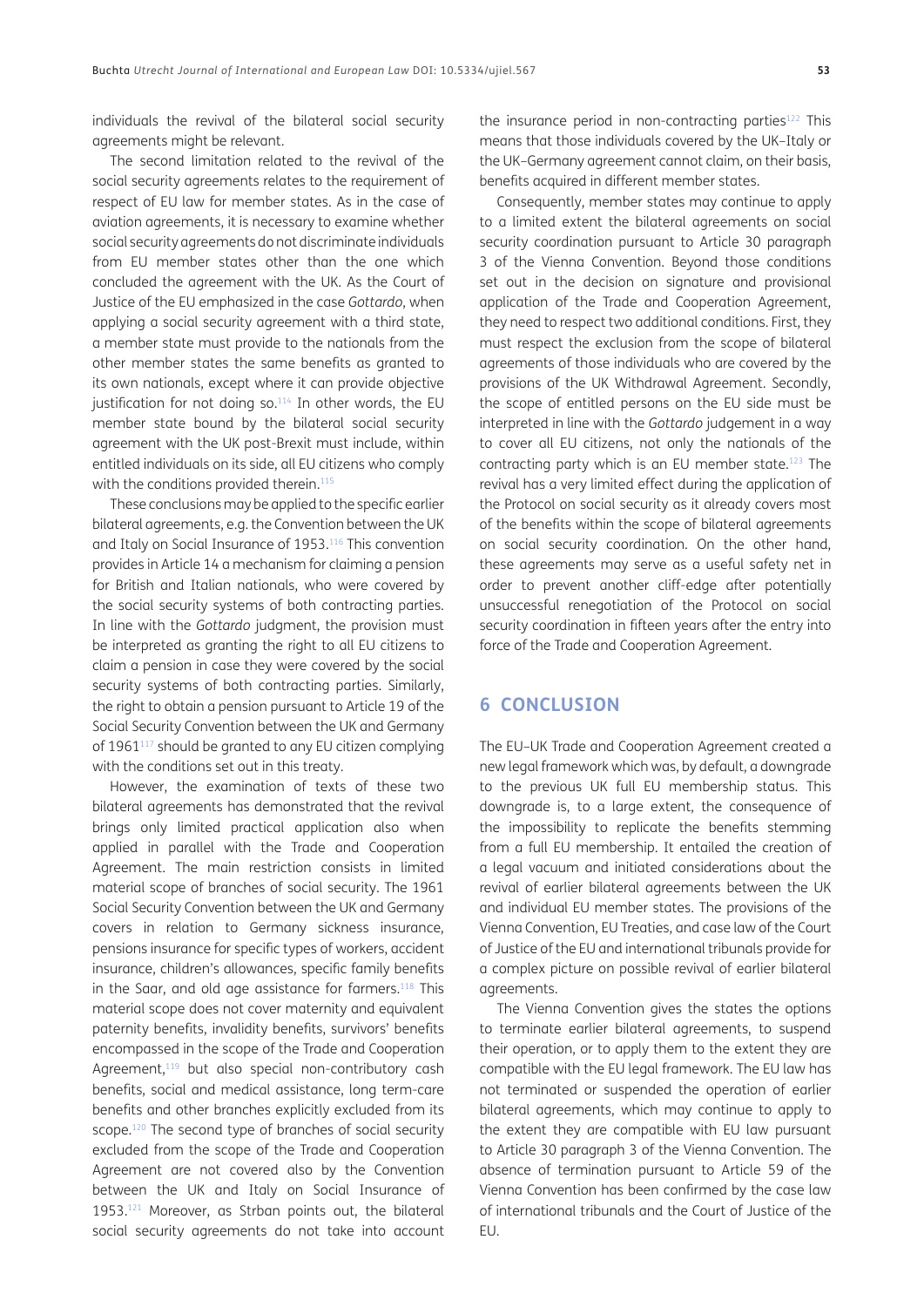The examination of specific areas of aviation and coordination of social security revealed that conditions for partial and exceptional automatic revival in these areas exist. However, as a part of this process, the EU member states must respect several conditions, in particular compatibility with EU law, prohibition of discrimination of citizens and businesses from another EU member states, and together with the UK respect of the overall EU–UK legal framework, in particular the Trade and Cooperation Agreement and the Withdrawal Agreement.

Despite automatic revival, after more than one year after the end of the transition period, there is no evidence that the businesses and citizens started to invoke the provisions of social security and aviation agreements, which were non-applied during the UK membership. There is neither an indication that member states started to apply these provisions. This is, undoubtedly, the consequence of the extensive use of framework provided by the Withdrawal Agreement and the Trade and Cooperation Agreement.

However, the fifteen years' cliff-edge provided by the Protocol on Social Security Coordination and the possibility for the member states to negotiate the agreements covering the fifth air freedom create the potential for confirmation of automatic revival of anterior bilateral agreements, e.g. by exchange of diplomatic notes and subsequent application. One may, therefore, not oversee that the following years may bring back into life the old bilateral agreements concluded in the middle of the twentieth century and non-applied during decades as explained above. However, for the purposes of legal certainty, the negotiation of new agreements in areas of aviation and coordination of social security is legally the safest way in order to ensure efficient social security coordination and ambitious flight connections between the EU member states and the UK.

#### **NOTES**

- <span id="page-13-0"></span>Kieran Bradley, 'On the Cusp: Brexit and Public International Law' in Inge Govaere and S. Garben, (eds), *The Interface Between EU and International Law* [\(Hart Publishing, 2019\)](#page-16-16) 210.
- <span id="page-13-1"></span>2 For more on the UK Withdrawal Agreement see: Federico Fabbrini, *The Law & Politics of Brexit: The Withdrawal Agreement* (OUP 2020); and Robert Frau, *Das Brexit-Abkommen und Europarecht* (Nomos, 2020).
- <span id="page-13-2"></span>3 Simon Usherwood, 'Our European Friends and Partners'? Negotiating the Trade and Cooperation Agreement´ [\(2021\)](#page-17-0) 59 Journal of Common Market Studies 121.
- <span id="page-13-3"></span>4 Giorgio Sacerdoti, 'The Prospects: The UK Trade Regime with the EU and the World' in Federico Fabbrini (ed.), *The Law and Politics of Brexit* [\(OUP 2017\)](#page-17-1) 77.
- <span id="page-13-4"></span>5 On the international agreements between the EU member states *see* inter alia Jan Klabbers, *Treaty Conflict and the European Union* (CUP 2008). Bruno [De Witte 'The Emergence](#page-16-17)  [of a European System of Public International Law: the EU and](#page-16-17)  [its Member states as Strange Subjects' i](#page-16-17)n Jan Wouters, André Nollkaemper, Erika de Wetet (eds), *The Europeanisation of International Law: The Status of International Law in the EU and its Members* [\(T.M.C. Asser Press 2008\)](#page-17-2) 39-54; Bruno [De](#page-16-18)  [Witte 'Chameleonic Member states: Differentiation by Means](#page-16-18)

[of Partial and Parallel International Agreements'](#page-16-18) in Bruno de Witte, Dominik Hanf and Ellen Voset (eds), *The Many Faces of Differentiation in EU Law* (Intersentia, 2001) 231-267.

- <span id="page-13-5"></span>The EU is not a contracting party to the Vienna Convention on the Law of Treaties and to the Vienna Convention on the Law of Treaties between States and International Organizations or between International Organizations, the latter not being in force. However, according to numerous case-law of the International Court of Justice of the EU the rules enshrined therein should be considered as the codification of customary law.
- <span id="page-13-6"></span>7 Oliver Dörr, Kirsten Schmalenbach, *Vienna Convention on the Law of Treaties: A Commentary* [\(Springer 2018\)](#page-16-19) 1084.
- <span id="page-13-7"></span>8 The investment protection is particularly relevant due to the fact that the UK was not state party to the agreement terminating the intra-EU bilateral investment treaties. For this reason, one may also discuss the revival of the specific eleven UK investment agreements mostly with the member states which acceded from 2004. See Laura Peters, Sebastian Wuschka ´Investment protection in EU-UK relations after Brexit´ (*Luther Blog*, 13 January 2021) <[https://www.luther-lawfirm.com/](https://www.luther-lawfirm.com/en/newsroom/blog/detail/investment-protection-in-eu-uk-relations-after-brexit) [en/newsroom/blog/detail/investment-protection-in-eu-uk](https://www.luther-lawfirm.com/en/newsroom/blog/detail/investment-protection-in-eu-uk-relations-after-brexit)[relations-after-brexit>](https://www.luther-lawfirm.com/en/newsroom/blog/detail/investment-protection-in-eu-uk-relations-after-brexit) accessed 12 February 2022. Similarly, the UK was reflecting about the revival of twenty-six road transport agreements. See the document of the UK Parliament *Road Transport Bilateral agreements overview* <[https://www.](https://www.parliament.uk/globalassets/documents/commons-committees/european-scrutiny/Correspondence-from-DfT-on-Overview-of-bilateral-agreements-for-Roads.pdf) [parliament.uk/globalassets/documents/commons-committees/](https://www.parliament.uk/globalassets/documents/commons-committees/european-scrutiny/Correspondence-from-DfT-on-Overview-of-bilateral-agreements-for-Roads.pdf) [european-scrutiny/Correspondence-from-DfT-on-Overview](https://www.parliament.uk/globalassets/documents/commons-committees/european-scrutiny/Correspondence-from-DfT-on-Overview-of-bilateral-agreements-for-Roads.pdf)[of-bilateral-agreements-for-Roads.pdf](https://www.parliament.uk/globalassets/documents/commons-committees/european-scrutiny/Correspondence-from-DfT-on-Overview-of-bilateral-agreements-for-Roads.pdf)> accessed 12 February 2022. The topic of investment agreements and road transport goes beyond the scope of this article and may be subject of future research. In total, the approximate number of the UK bilateral agreements concerned in all sectors may amount to several hundred.
- <span id="page-13-8"></span>9 Vaughne Miller, 'Exiting the EU: impact in key UK policy areas' (House of Commons Library 12 Feburary 2016) [<https://www.](https://www.northants-chamber.co.uk/images/uploads/cbp-7213_(2).pdf) [northants-chamber.co.uk/images/uploads/cbp-7213\\_\(2\).pdf>](https://www.northants-chamber.co.uk/images/uploads/cbp-7213_(2).pdf) accessed 12 February 2022.
- 10 Grega Strban 'Britain's Social Security System: Alone after Brexit?' in Andrea Biondi, Patrick J. Birkinshaw and Maria Kendrick, (eds), *Brexit: The Legal Implications* [\(Wolters Kluwer](#page-17-3)  [2019\),](#page-17-3) 223; Jan Walulik, *Brexit and Aviation Law* (Routledge 2019), 43; Mavluda Sattorova 'UK Foreign Investment Protection Policy Post-Brexit' in Michael Dougan (ed.), *The UK after Brexit: Legal and Policy Challenges* [\(Intersentia 2017\)](#page-17-4) 278.
- <span id="page-13-9"></span>11 Jacopo Barigazzi and Hans von der Burchard, 'UK offers Brexit mini deals to side-step Brussels' (*Politico,* 10 September 2019) [<https://www.politico.eu/article/uk-offers-brexit-mini-deals](https://www.politico.eu/article/uk-offers-brexit-mini-deals-side-step-brussels/)[side-step-brussels/](https://www.politico.eu/article/uk-offers-brexit-mini-deals-side-step-brussels/)> accessed 12 February 2022.
- <span id="page-13-10"></span>12 Examples include: Exchange of Notes between the Government of the United Kingdom of Great Britain and Northern Ireland and the Government of the Federal Republic of Germany concerning Air Services to and from Berlin, 9. October 1990; Agreement between the Government of the United Kingdom of Great Britain and Northern Ireland and the Government of the Federal Republic of Germany concerning Air Navigation Services in Berlin, 23. October 1990.
- <span id="page-13-11"></span>13 For more information see Federico Fabbrini (ed.), *The Law & Politics of Brexit: The Framework of New EU-UK Relations* (OUP 2021).
- 14 Federico Fabbrini, 'Introduction' in Federico Fabbrini (ed.) *The Law & Politics of Brexit: The Framework of New EU-UK Relations* [\(OUP 2021\)](#page-17-5) 18.
- 15 Federico Fabbrini and Giovanni Zaccaroni 'The Future EU-UK Relationship: The EU Ambitions for a Comprehensive Partnership' (Brexit Institute Working Paper Series No 11/2020) 2, 13 <<https://dcubrexitinstitute.eu/working-papers/>> accessed 14 February 2022.
- <span id="page-13-12"></span>16 ibid 2.
- 17 Adam Lazowski, 'Mind the Fog, Stand Clear of the Cliff! From the Political Declaration to the Post-Brexit EU-UK Legal Framework – Part I', European Papers - A Journal on Law and Integration, (2020) 5 (3), 1123. <[https://www.](https://www.europeanpapers.eu/en/e-journal/mind-fog-stand-clear-cliff-political-declaration-post-brexit-legal-framework-part-i) [europeanpapers.eu/en/e-journal/mind-fog-stand-clear-cliff](https://www.europeanpapers.eu/en/e-journal/mind-fog-stand-clear-cliff-political-declaration-post-brexit-legal-framework-part-i)[political-declaration-post-brexit-legal-framework-part-i](https://www.europeanpapers.eu/en/e-journal/mind-fog-stand-clear-cliff-political-declaration-post-brexit-legal-framework-part-i)> accessed 12 February 2022.
- <span id="page-13-13"></span>18 Fabbrini (n 14) 25.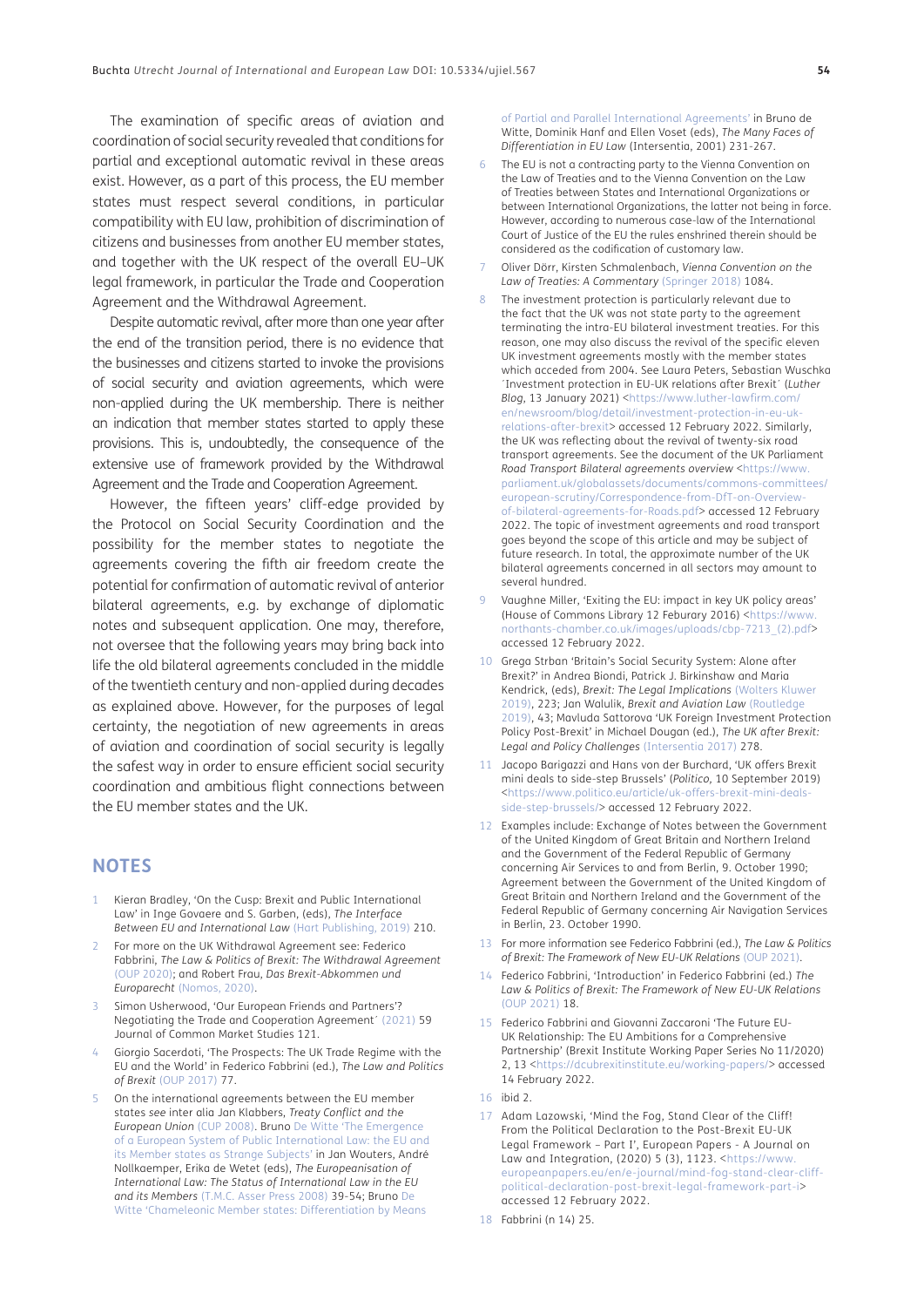- 19 Paola Mariani and Giorgio Sacerdoti, 'Trade in Goods and Level Playing Field' in Federico Fabbrini (ed.) *The Law & Politics of Brexit: The Framework of New EU-UK Relations* [\(OUP 2021\)](#page-17-6) 95.
- <span id="page-14-0"></span>20 The first four air freedoms are the following: *first freedom the right to fly through the territory without landing, second freedom - the right to land in the territory for non-traffic purposes, third and four freedom - the right for air carriers of one contracting Party to land in the territory of the other contracting party to provide scheduled and non-scheduled air services between any point in the territory of one Contracting Party and any point in the territory of the other Contracting Party.* The fifth to ninth freedom are pursuant to the International Civil Aviation Organization website *expressis verbis* the following: *fifth freedom - the right or privilege, in respect of scheduled international air services, granted by one State to another State to put down and to take on, in the territory of the first State, traffic coming from or destined to a third State, sixth freedom - the right or privilege, in respect of scheduled international air services, of transporting, via the home State of the carrier, traffic moving between two other States, seventh freedom - the right or privilege, in respect of scheduled international air services, granted by one State to another State, of transporting traffic between the territory of the granting State and any third State with no requirement to include on such operation any point in the territory of the recipient State, eight freedom - the right or privilege, in respect of scheduled international air services, of transporting cabotage traffic between two points in the territory of the granting State on a service which originates or terminates in the home country of the foreign carrier or outside the territory of the granting State, ninth freedom - the right or privilege of transporting cabotage traffic of the granting State on a service performed entirely within the territory of the granting State.*
- <span id="page-14-1"></span>21 The essence of the fifth freedom in the Trade and Cooperation Agreement is to perform cargo flights between points in the territory of both contracting parties with connecting flights to a point in the territory of a third party.
- <span id="page-14-2"></span>22 Council Decision (EU) 2020/2252 of 29 December 2020 on the signing, on behalf of the Union, and on provisional application of the Trade and Cooperation Agreement between the European Union and the European Atomic Energy Community, of the one part, and the United Kingdom of Great Britain and Northern Ireland, of the other part, and of the Agreement between the European Union and the United Kingdom of Great Britain and Northern Ireland concerning security procedures for exchanging and protecting classified information (2020) OJ L 444/2–10.
- <span id="page-14-3"></span>23 Regulation (EC) No 883/2004 of the European Parliament and of the Council of 29 April 2004 on the coordination of social security systems (2004) OJ L 166/1.
- <span id="page-14-4"></span>24 International Law Commission, *Draft Articles on the Law of Treaties with commentaries* (1966) 253 <[http://legal.un.org/](http://legal.un.org/ilc/texts/instruments/english/commentaries/1_1_1966.pdf) [ilc/texts/instruments/english/commentaries/1\\_1\\_1966.pdf>](http://legal.un.org/ilc/texts/instruments/english/commentaries/1_1_1966.pdf) accessed 12 February 2022.
- <span id="page-14-5"></span>25 ibid.
- <span id="page-14-6"></span>26 *Belgium v Bulgaria* [1939] PCIJ Series A/B No 77(PCIJ 1939).
- <span id="page-14-7"></span>27 International Law Commission (n 24).
- <span id="page-14-8"></span>28 *Achmea BV v The Slovak Republic*, Award of 26 October 2010, Case no. 2008-13, para 235.
- 29 August Reinisch, 'Articles 30 and 59 of the Vienna Convention on the Law of Treaties in Action: The Decisions on Jurisdiction in the Eastern Sugar and Eureko Investment Arbitrations' [\(2012\)](#page-17-7) Legal Issues of Economic Integration 39, 164.
- <span id="page-14-9"></span>30 Piet Eeckhout, *EU External Relations Law* (2nd edn, Oxford University Press 2011) 421.
- 31 Case 227/89 *Ludwig Rönfeldt* v *Bundesversicherungsanstalt für Angestellte* EU:C:1991:52.
- <span id="page-14-10"></span>32 *Achmea BV v The Slovak Republic* (n 28).
- <span id="page-14-11"></span>33 ibid paras 231–277.
- <span id="page-14-12"></span>34 *Marfin Investment Group v The Republic of Cyprus*, ICSID Case No. ARB/13/27, Award 26 July 2018.
- <span id="page-14-13"></span>35 ibid, paras 584-591.
- <span id="page-14-14"></span>36 *Rockhopper Exploration Plc, Rockhopper Italia S.p.A. and Rockhopper Mediterranean Ltd v Italian Republic*, ICSID Case No. ARB/17/14, Award 29 June 2019, para 174.
- 37 Annalisa Signorell, 'The Intra-EU investment dispute settlement after Achmea: towards an integrated model of justice' (*SSRN*  Papers 26 May 2020) 37. <[https://papers.ssrn.com/sol3/papers.](https://papers.ssrn.com/sol3/papers.cfm?abstract_id=3609561) [cfm?abstract\\_id=3609561](https://papers.ssrn.com/sol3/papers.cfm?abstract_id=3609561)> accessed 12 February 2022.
- <span id="page-14-15"></span>38 International Law Commission, *Fragmentation of international law: difficulties arising from the diversification and expansion of international law, Report of the Study Group of the International Law Commission*, (A/CN.4/L.682 13 April 2006) para 218 < [https://legal.un.org/ilc/documentation/english/a\\_cn4\\_l682.pdf](https://legal.un.org/ilc/documentation/english/a_cn4_l682.pdf)> accessed 12 February 2022.
- <span id="page-14-16"></span>39 *The MOX Plant Case (Ireland v. United Kingdom),* Provisional Measures, Order of 3 December 2001, *ITLOS Reports 2001,* para  $50$
- <span id="page-14-17"></span>40 *Netherlands v France*, Award, ICGJ 374 (PCA), 12 March 2004.
- 41 Anne Thies, 'European Union Member States and State-State Arbitration: Whats Left' in Marise Cremona, Anne Thies and Ramses A. Wessel (eds), *The European Union and International Dispute Settlement* [\(Hart Publishing 2017\)](#page-17-8) 152.
- <span id="page-14-18"></span>42 Bruno [De Witte, Thibault Martinelli, 'Treaties between EU](#page-16-20)  [Member States as Quasi-Instruments of EU Law'](#page-16-20), in Marise Cremona, Claire Kilpatrick, (eds), *EU Legal Acts: Challenges and Transformations,* (OUP 2018) 157.
- <span id="page-14-19"></span>43 Klabbers (n 5) 195.
- <span id="page-14-20"></span>44 It is noteworthy that the UK was able to use the options provided by the protocols even with respect to the measures related to social security coordination for third-country nationals moving within the EU. The reason for their applicability was the legal basis from the Title V of the TFEU covering the area of freedom, security and justice. Using this possibility, the UK opted into the Council Regulation (EC) 859/2003 extending the social security regulations to nationals of third countries, who are not already covered due to their nationality, but opted out from Regulation (EU) 1231/2010 covering the same subject-matter as the former.
- <span id="page-14-21"></span>45 Rebecca Adler-Nissen, *Opting Out of the European Union: Diplomacy Sovereignty and European Integration* (CUP 2014) 126.
- <span id="page-14-22"></span>46 Jan Wouters, Cedric Ryngaert, Tom Ruys and Geert De Baere, *International Law:* A European Perspective (Hart Publishing 2018) 121.
- <span id="page-14-23"></span>47 Walulik (n 10) 52.
- <span id="page-14-24"></span>48 Strban (n 10) 223.
- <span id="page-14-25"></span>49 Article 351 TFEU covers only agreements with third countries.
- <span id="page-14-26"></span>50 De Witte (n 5) 45; Wouters et al (n 46) 96.
- <span id="page-14-27"></span>51 Regulation (EC) 1008/2008 of the European Parliament and of the Council of 24 September 2008 on common rules for the operation of air services in the Community (2008) OJ L 293/3–20, Article 15 paragraph 4; Regulation (EC) 883/2004 of the European Parliament and of the Council of 29 April 2004 on the coordination of social security systems (2004) OJ L 166/1, Article 8 paragraph 1.
- <span id="page-14-28"></span>Regulation (EC) 1008/2008 of the European Parliament and of the Council of 24 September 2008 on common rules for the operation of air services in the Community (2008) OJ L 293/3–20, Article 15, paragraph 4.

'Any restrictions on the freedom of Community air carriers to operate intra-Community air services arising from bilateral agreements between Member States are hereby superseded.'

- <span id="page-14-29"></span>53 "This Regulation shall replace any social security convention applicable between Member States falling under its scope. Certain provisions of social security conventions entered into by the Member States before the date of application of this Regulation shall, however, continue to apply provided that they are more favourable to the beneficiaries or if they arise from specific historical circumstances and their effect is limited in time."
- <span id="page-14-30"></span>54 Act concerning the Conditions of Accession and the Adjustments to the Treaties (1972) L 73.
- <span id="page-14-31"></span>55 Bilateral agreements on coordination of social security granting social benefits or aviation agreements granted traffic rights are good examples to this effect. Other examples may include cultural cooperation agreements, such as assessed by the Court of Justice of the EU in Matteucci Case 235/87.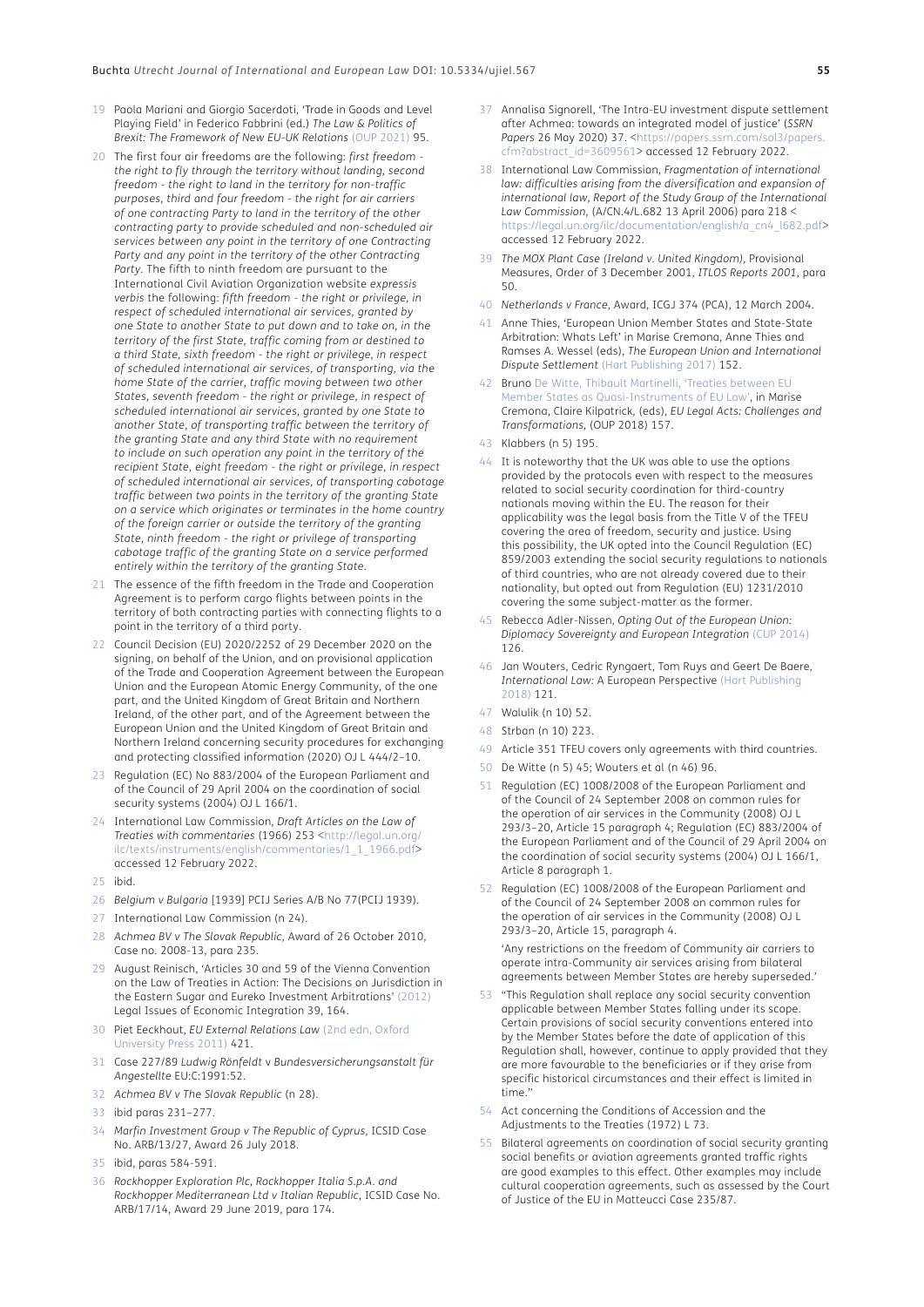- <span id="page-15-0"></span>56 Case 235/87 *Matteucci* v *Communauté française de Belgique,* EU:C:1988:460.
- <span id="page-15-1"></span>57 E. g. Regulation (EC) 883/2004 of the European Parliament and of the Council of 29 April 2004 on the coordination of social security systems (2004) OJ L 166/1–123, Article 8 paragraph 1.
- <span id="page-15-2"></span>58 Reinisch (n 29) 165.
- <span id="page-15-3"></span>59 Renato Nazzini, 'Brexit and Arbitration' in Andrea Biondi, Patrick J. Birkinshaw and Maria Kendrick (eds), *Brexit: The Legal Implications* [\(Wolters Kluwer 2019\)](#page-17-9) 111.
- <span id="page-15-4"></span>60 Ramses A. Wessel, 'Consequences of Brexit for international agreements concluded by the EU and its Member States' [\(2018\)](#page-17-10) 55 Common Market Law Review 128.
- <span id="page-15-5"></span>61 TFEU, Article 351

The rights and obligations arising from agreements concluded before 1 January 1958 or, for acceding States, before the date of their accession, between one or more Member States on the one hand, and one or more third countries on the other, shall not be affected by the provisions of the Treaties. To the extent that such agreements are not compatible with the Treaties, the Member State or States concerned shall

take all appropriate steps to eliminate the incompatibilities established. Member States shall, where necessary, assist each other to this end and shall, where appropriate, adopt a common attitude.

In applying the agreements referred to in the first paragraph, Member States shall take into account the fact that the advantages accorded under the Treaties by each Member State form an integral part of the establishment of the Union and are thereby inseparably linked with the creation of common institutions, the conferring of powers upon them and the granting of the same advantages by all the other Member States.

- <span id="page-15-6"></span>62 Case 812/79 *Attorney General v Burgoa* ECLI:EU:C: 1980:231, para 9.
- <span id="page-15-7"></span>63 Wouters et al (n 46), 96; Klabbers (n 5) 118.
- <span id="page-15-8"></span>64 Manuel Kellerbauer, Marcus Klamert, Jonathan Tomkin, *The EU Treaties and the Charter of Fundamental Rights: A Commentary* (OUP 2019) 53.
- <span id="page-15-9"></span>65 Joris Larik, 'EU external relations law and Brexit: "When Pluto was a planet"' [\(2020\)](#page-17-11) Europe and the World: A law review, 4.
- <span id="page-15-10"></span>66 De Witte (n 5).
- <span id="page-15-11"></span>67 Case 10/61 *Commission* v *Italy,* EU:C:1962:2.
- <span id="page-15-12"></span>68 ibid.
- <span id="page-15-13"></span>69 ibid.
- <span id="page-15-14"></span>70 ibid.
- <span id="page-15-15"></span>71 Case 235/87 *Matteucci* v *Communauté française de Belgique* EU:C:1988:460.
- <span id="page-15-16"></span>72 ibid, para 14.
- <span id="page-15-17"></span>73 Case 82/72 *Walder* v *Soziale Verzekeringsbank* EU:C:1973:62.
- <span id="page-15-18"></span>74 Case 227/89 *Ludwig Rönfeldt* v *Bundesversicherungsanstalt für Angestellte* EU:C:1991:52.
- <span id="page-15-19"></span>75 Jan Wouters, Frank Hoffmeister, Geert De Baere, and Thomas Ramopoulos, *The Law of EU External Relations: Cases, Materials, and Commentary on the EU as an International Legal Actor* (OUP 2019) 1061.
- <span id="page-15-20"></span>76 Regulation (EEC) No 1408/71 of the Council of 14 June 1971 on the application of social security schemes to employed persons and their families moving within the Community (1971) OJ L 149.
- <span id="page-15-21"></span>77 Regulation (EC) No 883/2004 of the European Parliament and of the Council of 29 April 2004 on the coordination of social security systems (2004) OJ L 166/1.
- <span id="page-15-22"></span>78 Case C-227/89 *Ludwig Rönfeldt* v *Bundesversicherungsanstalt für Angestellte* EU:C:1991:52, para 29.
- <span id="page-15-23"></span>79 Sean Van Raepenbusch, 'The role of the Court of Justice of the EU in the development of social security law of persons moving within the European Union' (50 years of Social Security Coordination May 2009) 34 [<http://aei.pitt.edu/42168/1/social\\_](http://aei.pitt.edu/42168/1/social_security_coordination.pdf) [security\\_coordination.pdf](http://aei.pitt.edu/42168/1/social_security_coordination.pdf)> accessed 12 February 2022.
- <span id="page-15-24"></span>80 Strban (n 10) 223.
- <span id="page-15-25"></span>81 Case C-301/08 *Irène Bogiatzi, married name Ventouras* v *Deutscher Luftpool and Others* EU:C:2009:649.
- <span id="page-15-26"></span>82 ibid, para 44.
- <span id="page-15-27"></span>83 Case C-284/16 *Slowakische Republik* v *Achmea BV* EU:C:2018:158.
- <span id="page-15-28"></span>84 ibid, para 58.
- <span id="page-15-29"></span>85 Nazzini (n. 59).
- <span id="page-15-30"></span>86 Ibid 112.
- <span id="page-15-31"></span>87 The substantive question of revival of bilateral investment agreements of the EU member states with the UK is beyond the scope of this paper. It focuses solely on aviation and social security agreements.
- <span id="page-15-32"></span>88 The exception being some bilateral investment agreements, see Reinisch (n 29).
- <span id="page-15-33"></span>89 '4. Notwithstanding paragraphs 1, 2 and 3 and without prejudice to paragraph 9, the Member States and the United Kingdom may, subject to the respective internal rules and procedures of the Parties, enter into bilateral arrangements by which, as a matter of this Agreement, they grant each other the following rights:

(a) for the United Kingdom, the right for its air carriers to make stops in the territory of the Member State concerned to provide scheduled and non-scheduled all-cargo air transport services, between points situated in the territory of that Member State and points situated in a third country as part of a service with origin or destination in the territory of the United Kingdom (fifth freedom traffic rights);

(b) for the Member State concerned, the right for Union air carriers to make stops in the territory of the United Kingdom to provide scheduled and non-scheduled all-cargo air transport services between points situated in the territory of the United Kingdom and points situated in a third country, as part of a service with origin or destination in the territory of that Member State (fifth freedom traffic rights).'

- <span id="page-15-34"></span>90 Agreement between the United Kingdom of Great Britain and Northern Ireland and the Federal Republic of Germany for Air Services between and beyond their respective Territories, Treaty Series No. 35 (1957) <[http://foto.archivalware.co.uk/](http://foto.archivalware.co.uk/data/Library2/pdf/1957-TS0035.pdf) [data/Library2/pdf/1957-TS0035.pdf>](http://foto.archivalware.co.uk/data/Library2/pdf/1957-TS0035.pdf) accessed 12 February 2022.
- <span id="page-15-35"></span>91 Foreign & Commonwealth Office, UK Treaties Online <[https://treaties.fco.gov.uk/responsive/app/](https://treaties.fco.gov.uk/responsive/app/consolidatedSearch/#search/v=list,c=1,q=country_name%3D%5BGERMANY%5D%2Cfield3%3D%5BBI% 5D%2Ctitle%3D%5Bair%5D%2CqueryType%3D%5B64% 5D,sm=s,l=library2_lib,a=t) [consolidatedSearch/#search/v=list,c=1,q=country\\_](https://treaties.fco.gov.uk/responsive/app/consolidatedSearch/#search/v=list,c=1,q=country_name%3D%5BGERMANY%5D%2Cfield3%3D%5BBI% 5D%2Ctitle%3D%5Bair%5D%2CqueryType%3D%5B64% 5D,sm=s,l=library2_lib,a=t) [name%3D%5BGERMANY%5D%2Cfield3%3D%5BBI%](https://treaties.fco.gov.uk/responsive/app/consolidatedSearch/#search/v=list,c=1,q=country_name%3D%5BGERMANY%5D%2Cfield3%3D%5BBI% 5D%2Ctitle%3D%5Bair%5D%2CqueryType%3D%5B64% 5D,sm=s,l=library2_lib,a=t) [5D%2Ctitle%3D%5Bair%5D%2CqueryType%3D%5B64%](https://treaties.fco.gov.uk/responsive/app/consolidatedSearch/#search/v=list,c=1,q=country_name%3D%5BGERMANY%5D%2Cfield3%3D%5BBI% 5D%2Ctitle%3D%5Bair%5D%2CqueryType%3D%5B64% 5D,sm=s,l=library2_lib,a=t) [5D,sm=s,l=library2\\_lib,a=t](https://treaties.fco.gov.uk/responsive/app/consolidatedSearch/#search/v=list,c=1,q=country_name%3D%5BGERMANY%5D%2Cfield3%3D%5BBI% 5D%2Ctitle%3D%5Bair%5D%2CqueryType%3D%5B64% 5D,sm=s,l=library2_lib,a=t)> accessed 12 February 2022.
- 92 Gesetz zu dem Abkommen vom 22. Juli 1955 zwischen der Bundesrepublik Deutschland und dem Vereinigten Königreich von Großbritannien und Nordirland über den Luftverkehr zwischen ihren Gebieten und darüber hinaus.
- 93 Bundesministerium für Verkehr und digitale Infrastruktur, Bilaterale Luftverkehrsabkommen <[https://www.bmvi.de/](https://www.bmvi.de/SharedDocs/DE/Artikel/LF/luftverkehrsabkommen-bilateral.html) [SharedDocs/DE/Artikel/LF/luftverkehrsabkommen-bilateral.](https://www.bmvi.de/SharedDocs/DE/Artikel/LF/luftverkehrsabkommen-bilateral.html) [html>](https://www.bmvi.de/SharedDocs/DE/Artikel/LF/luftverkehrsabkommen-bilateral.html) accessed 12 February 2022.
- 94 For the substance of air freedoms see (n 20).
- 95 Route Schedule attached to the Agreement between the United Kingdom of Great Britain and Northern Ireland and the Federal Republic of Germany for Air Services between and beyond their respective Territories.
- 96 Article 6 of the Agreement between the United Kingdom of Great Britain and Northern Ireland and the Federal Republic of Germany for Air Services between and beyond their respective Territories.
- 97 ibid.
- 98 ibid, Article 7.
- 99 Council Regulation (EC) No 411/2004 of 26 February 2004 repealing Regulation (EEC) No 3975/87 and amending Regulations (EEC) No 3976/87 and (EC) No 1/2003, in connection with air transport between the Community and third countries (2004) OJ L 68/1–2.
- <span id="page-15-36"></span>100 Council Regulation (EC) No 1/2003 of 16 December 2002 on the implementation of the rules on competition laid down in Articles 81 and 82 of the Treaty (2003) OJ L 1/1–25.
- <span id="page-15-37"></span>101 Agreement between the Government of the United Kingdom of Great Britain and Northern Ireland and the Government of the Czechoslovak Republic for Air Services between and beyond their respective Territories Treaty Series No. 26 (1960) [http://](http://foto.archivalware.co.uk/data/Library2/pdf/1960-TS0026.pdf)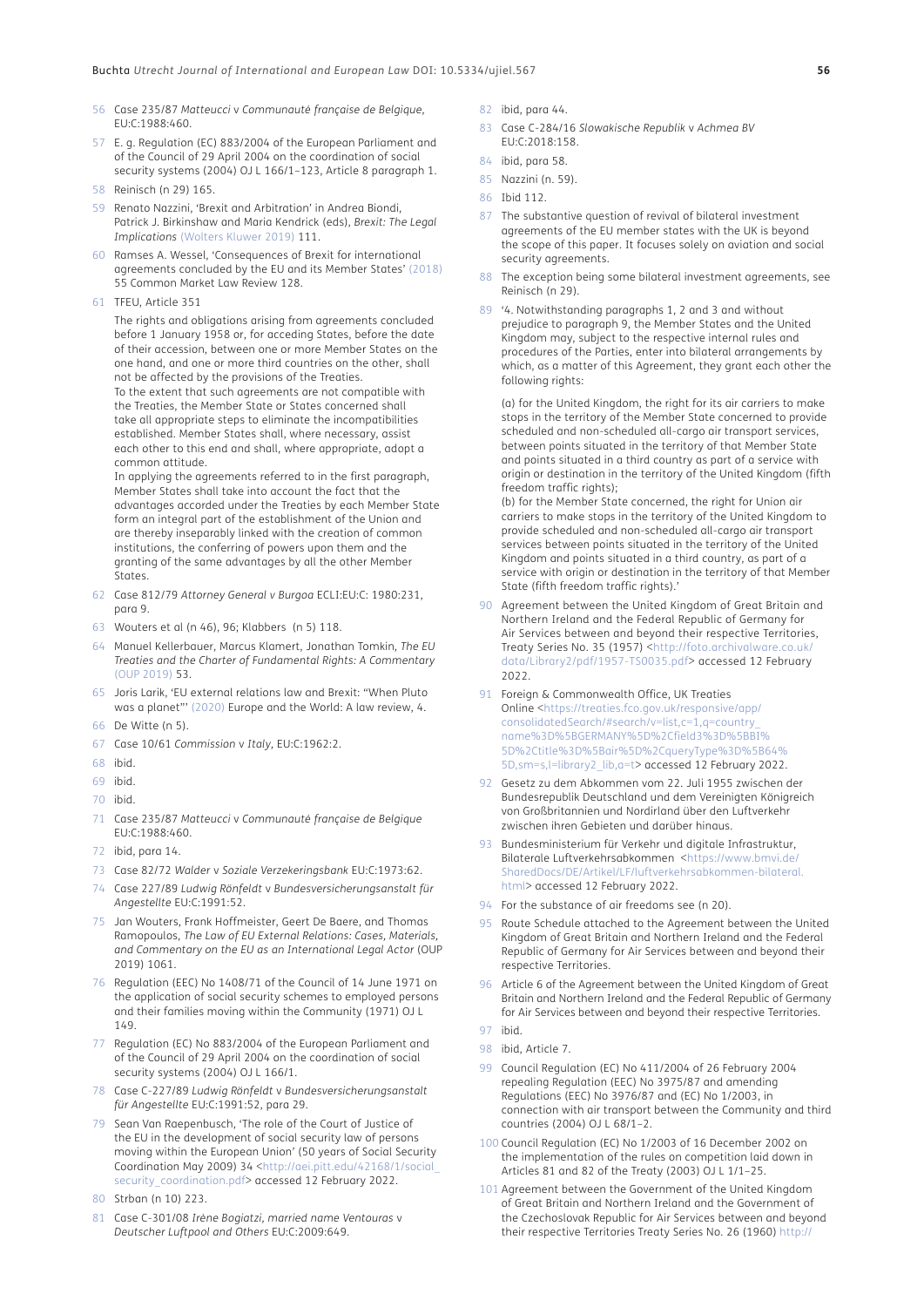[foto.archivalware.co.uk/data/Library2/pdf/1960-TS0026.pdf](http://foto.archivalware.co.uk/data/Library2/pdf/1960-TS0026.pdf) accessed 12 February 2022.

- <span id="page-16-0"></span>102 Foreign & Commonwealth Office, UK Treaties Online, available at [https://treaties.fco.gov.uk/](https://treaties.fco.gov.uk/responsive/app/consolidatedSearch/#search/v=list,c=1,q=country_name%3D%5BGERMANY%5D%2Cfield3%3D%5BBI% 5D%2Ctitle%3D%5Bair%5D%2CqueryType%3D%5B64% 5D,sm=s,l=library2_lib,a=t) [responsive/app/consolidatedSearch/#search/](https://treaties.fco.gov.uk/responsive/app/consolidatedSearch/#search/v=list,c=1,q=country_name%3D%5BGERMANY%5D%2Cfield3%3D%5BBI% 5D%2Ctitle%3D%5Bair%5D%2CqueryType%3D%5B64% 5D,sm=s,l=library2_lib,a=t) [v=list,c=1,q=country\\_name%3D%5B\(SLOVAK%20](https://treaties.fco.gov.uk/responsive/app/consolidatedSearch/#search/v=list,c=1,q=country_name%3D%5BGERMANY%5D%2Cfield3%3D%5BBI% 5D%2Ctitle%3D%5Bair%5D%2CqueryType%3D%5B64% 5D,sm=s,l=library2_lib,a=t) [REPUBLIC\)%5D%2Ctitle%3D%5B\(air%20](https://treaties.fco.gov.uk/responsive/app/consolidatedSearch/#search/v=list,c=1,q=country_name%3D%5BGERMANY%5D%2Cfield3%3D%5BBI% 5D%2Ctitle%3D%5Bair%5D%2CqueryType%3D%5B64% 5D,sm=s,l=library2_lib,a=t) [services\)%5D%2CqueryType%3D%5B64%5D,sm=s,l=library2\\_](https://treaties.fco.gov.uk/responsive/app/consolidatedSearch/#search/v=list,c=1,q=country_name%3D%5BGERMANY%5D%2Cfield3%3D%5BBI% 5D%2Ctitle%3D%5Bair%5D%2CqueryType%3D%5B64% 5D,sm=s,l=library2_lib,a=t) [lib,a=t.](https://treaties.fco.gov.uk/responsive/app/consolidatedSearch/#search/v=list,c=1,q=country_name%3D%5BGERMANY%5D%2Cfield3%3D%5BBI% 5D%2Ctitle%3D%5Bair%5D%2CqueryType%3D%5B64% 5D,sm=s,l=library2_lib,a=t)
- <span id="page-16-1"></span>103 Communication of the Ministry of Foreign Affairs of the Slovak Republic No. 324/1999 Coll. [https://www.slov-lex.sk/pravne](https://www.slov-lex.sk/pravne-predpisy/SK/ZZ/1999/324/19991204)[predpisy/SK/ZZ/1999/324/19991204](https://www.slov-lex.sk/pravne-predpisy/SK/ZZ/1999/324/19991204) accessed 12 February 2022.
- <span id="page-16-2"></span>104 Ibid.
- 105 *Návrh na uzavretie Dohody medzi vládou Slovenskej republiky a vládou Spojeného kráľovstva Veľkej Británie a Severného* Írska *o leteckých dopravných službách [Proposal for a conclusion of the Agreement between the Government of the United Kingdom of Great Britain and Northern Ireland and the Government of the Slovak Republic concerning Air Services]* [<https://rokovania.gov.](https://rokovania.gov.sk/RVL/Material/16533/1) [sk/RVL/Material/16533/1](https://rokovania.gov.sk/RVL/Material/16533/1)> accessed 12 February 2022.
- <span id="page-16-3"></span>106 Explanatory document of the Slovak government justifying nonconclusion of the agreement concerning Air Services between Slovakia and the United Kingdom <[https://rokovania.gov.sk/](https://rokovania.gov.sk/download.dat?id=67461DFB9BAB4D1F8F54F15809E93066-B1CF1B03D45F15FC1DC54B4BE8FD755B) [download.dat?id=67461DFB9BAB4D1F8F54F15809E93066-](https://rokovania.gov.sk/download.dat?id=67461DFB9BAB4D1F8F54F15809E93066-B1CF1B03D45F15FC1DC54B4BE8FD755B) [B1CF1B03D45F15FC1DC54B4BE8FD755B>](https://rokovania.gov.sk/download.dat?id=67461DFB9BAB4D1F8F54F15809E93066-B1CF1B03D45F15FC1DC54B4BE8FD755B) accessed 12 February 2022.
- 107 Dohoda medzi vládou eskoslovenskej republiky a vládou Spojeného krá<u>o</u>vstva Vekej Británie a Severného Írska o leteckých dopravných službách medzi ich krajinami a cez ich územia [Agreement between the Government of the United Kingdom of Great Britain and Northern Ireland and the Government of the Czechoslovak Republic for Air Services between and beyond their respective Territories], <[https://](https://www.slov-lex.sk/pravne-predpisy/SK/ZZ/1960/60/19600608) [www.slov-lex.sk/pravne-predpisy/SK/ZZ/1960/60/19600608>](https://www.slov-lex.sk/pravne-predpisy/SK/ZZ/1960/60/19600608) accessed 12 February 2022
- <span id="page-16-4"></span>108 Foreign & Commonwealth Office, UK Treaties Online, [https://](https://treaties.fco.gov.uk/responsive/app/consolidatedSearch/#search/v=list,c=1,q=country_name%3D%5BGERMANY%5D%2Cfield3%3D%5BBI% 5D%2Ctitle%3D%5Bair%5D%2CqueryType%3D%5B64% 5D,sm=s,l=library2_lib,a=t) [treaties.fco.gov.uk/responsive/app/consolidatedSearch/#search/](https://treaties.fco.gov.uk/responsive/app/consolidatedSearch/#search/v=list,c=1,q=country_name%3D%5BGERMANY%5D%2Cfield3%3D%5BBI% 5D%2Ctitle%3D%5Bair%5D%2CqueryType%3D%5B64% 5D,sm=s,l=library2_lib,a=t) [v=list,c=1,q=country\\_name%3D%5B\(SLOVAK%20](https://treaties.fco.gov.uk/responsive/app/consolidatedSearch/#search/v=list,c=1,q=country_name%3D%5BGERMANY%5D%2Cfield3%3D%5BBI% 5D%2Ctitle%3D%5Bair%5D%2CqueryType%3D%5B64% 5D,sm=s,l=library2_lib,a=t) [REPUBLIC\)%5D%2Ctitle%3D%5B\(air%20](https://treaties.fco.gov.uk/responsive/app/consolidatedSearch/#search/v=list,c=1,q=country_name%3D%5BGERMANY%5D%2Cfield3%3D%5BBI% 5D%2Ctitle%3D%5Bair%5D%2CqueryType%3D%5B64% 5D,sm=s,l=library2_lib,a=t) [services\)%5D%2CqueryType%3D%5B64%5D,sm=s,l=library2\\_](https://treaties.fco.gov.uk/responsive/app/consolidatedSearch/#search/v=list,c=1,q=country_name%3D%5BGERMANY%5D%2Cfield3%3D%5BBI% 5D%2Ctitle%3D%5Bair%5D%2CqueryType%3D%5B64% 5D,sm=s,l=library2_lib,a=t) [lib,a=t](https://treaties.fco.gov.uk/responsive/app/consolidatedSearch/#search/v=list,c=1,q=country_name%3D%5BGERMANY%5D%2Cfield3%3D%5BBI% 5D%2Ctitle%3D%5Bair%5D%2CqueryType%3D%5B64% 5D,sm=s,l=library2_lib,a=t) accessed 12 February 2022.
- <span id="page-16-5"></span>109 Schedule attached to the Agreement between the Government of the United Kingdom of Great Britain and Northern Ireland and the Government of the Czechoslovak Republic for Air Services between and beyond their respective Territories, <[http://foto.archivalware.co.uk/data/Library2/pdf/1960-TS0026.](http://foto.archivalware.co.uk/data/Library2/pdf/1960-TS0026.pdf) [pdf>](http://foto.archivalware.co.uk/data/Library2/pdf/1960-TS0026.pdf) accessed 12 February 2022.
- <span id="page-16-6"></span>110 Article SSC.68 of the Protocol on the Social Security Coordination.
- 111 For more on this topic see Herwig Verschueren, 'The complex social security provisions of the Brexit withdrawal agreement, to be implemented for decades' [\(2021\)](#page-17-12) European Journal of Social Security 23.
- 112 Polly R. Polak, 'Who Had Their Cake and Ate It? Lessons from the UK's Withdrawal Process and its Impact on the Post-Brexit Trade Talks' [\(2021\)](#page-17-13) German Law Journal 22, 992.
- 113 Catherine Barnard and Emilija Leinarte 'Citizens' Rights', in Federico Fabbrini (ed.), *The Law & Politics of Brexit: Volume II: The Withdrawal Agreement* [\(OUP 2020\)](#page-16-21) 109.
- <span id="page-16-7"></span>114 Case C-55/00 *Gottardo* EU:C:2002:16, para 34.
- 115 Stephanie Reynolds 'May We Stay? Assessing the Security of Residence for EU Citizens Living in the the UK' in Michael Dougan (ed.), *The UK after Brexit: Legal and Policy Challenges*  [\(Intersentia 2017\)](#page-17-14) 198.
- <span id="page-16-8"></span>116 Foreign & Commonwealth Office, UK Treaties Online, [<http://](http://foto.archivalware.co.uk/data/Library2/pdf/1953-TS0041.pdf) [foto.archivalware.co.uk/data/Library2/pdf/1953-TS0041.pdf](http://foto.archivalware.co.uk/data/Library2/pdf/1953-TS0041.pdf)> accessed 12 February 2022.
- <span id="page-16-9"></span>117 Foreign & Commonwealth Office, UK Treaties Online, available at: <[http://foto.archivalware.co.uk/data/Library2/pdf/1961-](http://foto.archivalware.co.uk/data/Library2/pdf/1961-TS0018.pdf) [TS0018.pdf](http://foto.archivalware.co.uk/data/Library2/pdf/1961-TS0018.pdf)> accessed 12 February 2022.
- <span id="page-16-10"></span>118 Article 2 paragraph 1 letter b) of the Social Security Convention between the UK and Germany of 1961.
- <span id="page-16-11"></span>119 Article SSC.3 paragraph 1 of the Protocol on the Social Security Coordination.
- <span id="page-16-12"></span>120 Article SSC.3 paragraph 4 of the Protocol on the Social Security Coordination.
- <span id="page-16-13"></span>121 Article 2 of the Convention between the UK and Italy on Social Insurance of 1953.
- <span id="page-16-14"></span>122 Strban (n 10) 224.
- <span id="page-16-15"></span>123 The principle stemming from the Gottardo judgement of providing the same benefits to the nationals from other member states in the contractual arrangement with third country would probably apply also in the sector of aviation. In this respect it is noteworthy, that the Court of Justice of the EU referred to Gottardo judgement in aviation cases, e. g. C-475/98, para 137.

# **COMPETING INTERESTS**

The author has no competing interests to declare.

# **AUTHOR AFFILIATION**

#### **Tomáš Buchta <sup>@</sup>** [orcid.org/0000-0003-2018-5308](https://orcid.org/0000-0003-2018-5308)

Permanent Representation of Slovakia to the EU in Brussels, BE The views expressed in the Article are only those of the author and do not represent the official position of any institution.

# **REFERENCES**

- Adler-Nissen R, *Opting Out of the European Union: Diplomacy Sovereignty and European Integration* (CUP 2014). DOI: <https://doi.org/10.1017/CBO9781107337916>
- <span id="page-16-21"></span>Barnard C and Leinarte E, 'Citizens´ Rights', in Federico Fabbrini (ed.), *The Law & Politics of Brexit: Volume II: The Withdrawal Agreement* (OUP 2020). DOI: [https://doi.](https://doi.org/10.2139/ssrn.3471839) [org/10.2139/ssrn.3471839](https://doi.org/10.2139/ssrn.3471839)
- <span id="page-16-16"></span>Bradley K, 'On the Cusp: Brexit and Public International Law' in Inge Govaere and S. Garben, (eds), The Interface Between EU and International Law (Hart Publishing 2019). DOI: <https://doi.org/10.5040/9781509923410.ch-008>
- Eeckhout P, *EU External Relations Law* ( 2nd edn, OUP 2011). DOI: [https://doi.org/10.1093/acprof:o](https://doi.org/10.1093/acprof:oso/9780199606634.001.0001) [so/9780199606634.001.0001](https://doi.org/10.1093/acprof:oso/9780199606634.001.0001)
- <span id="page-16-19"></span>Dörr O, Schmalenbach K, *Vienna Convention on the Law of Treaties: A Commentary* (Springer 2018). DOI: [https://doi.](https://doi.org/10.1007/978-3-662-55160-8) [org/10.1007/978-3-662-55160-8](https://doi.org/10.1007/978-3-662-55160-8)
- <span id="page-16-18"></span>De Witte B, 'Chameleonic Member states: Differentiation by Means of Partial and Parallel International Agreements' in Bruno de Witte, Dominik Hanf and Ellen Voset (eds), *The Many Faces of Differentiation in EU Law* (Intersentia 2001)
- <span id="page-16-17"></span>De Witte B, 'The Emergence of a European System of Public International Law: the EU and its Member states as Strange Subjects' in Jan Wouters, André Nollkaemper, Erika de Wetet (eds), *The Europeanisation of International Law: The Status of International Law in the EU and its Members* (T.M.C. Asser Press 2008). DOI: [https://doi.](https://doi.org/10.1007/978-90-6704-639-8_3) [org/10.1007/978-90-6704-639-8\\_3](https://doi.org/10.1007/978-90-6704-639-8_3)
- <span id="page-16-20"></span>De Witte B, Martinelli T, 'Treaties between EU Member States as Quasi-Instruments of EU Law', in Marise Cremona, Claire Kilpatrick (eds), *EU Legal Acts: Challenges and Transformations* (OUP 2018). DOI: [https://doi.org/10.1093/](https://doi.org/10.1093/oso/9780198817468.003.0007) [oso/9780198817468.003.0007](https://doi.org/10.1093/oso/9780198817468.003.0007)